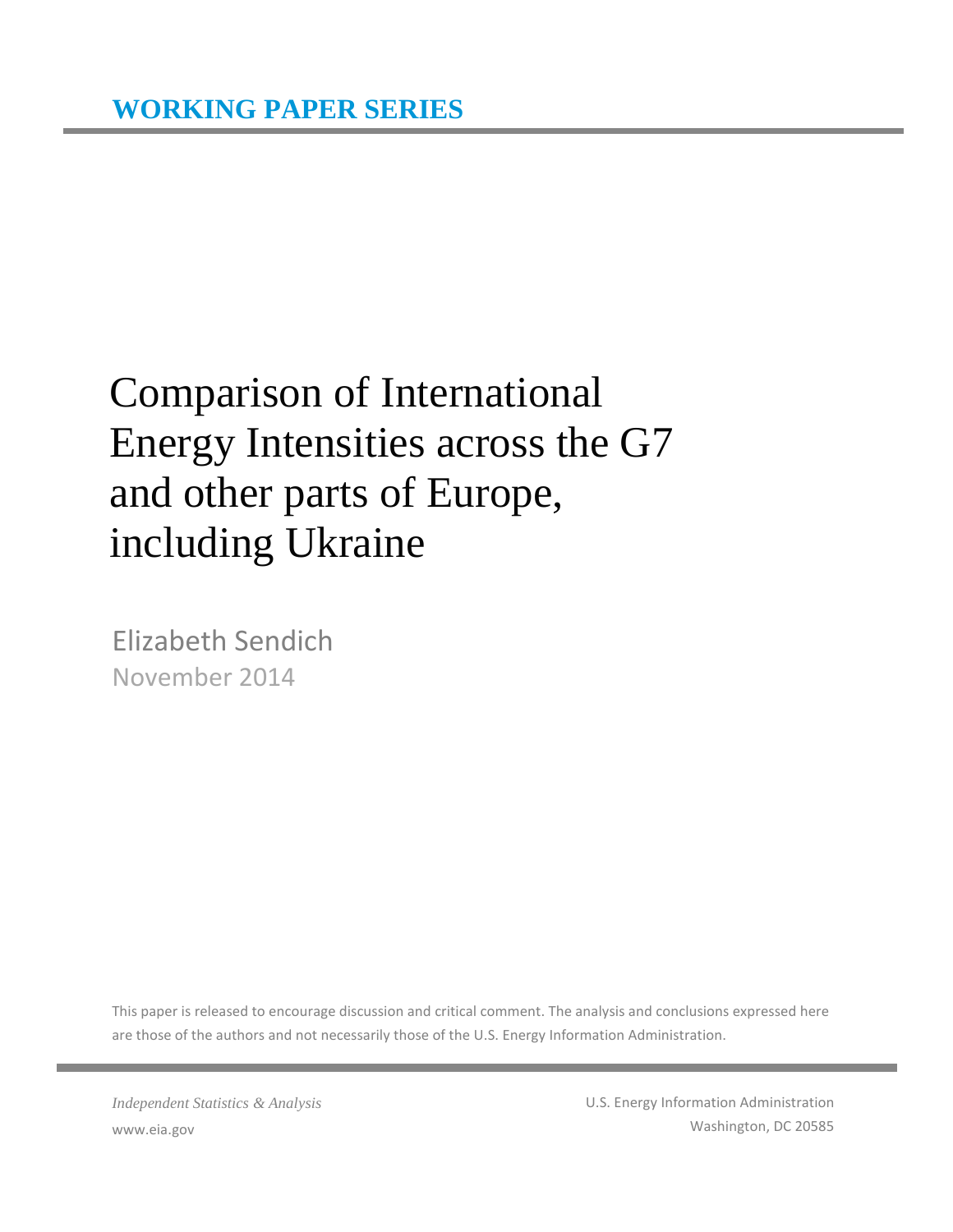Consistent data are critical for comparisons of energy consumption across diverse nations. This document uses estimates done by EIA for the energy intensity of Ukraine, the representatives of the Group of Seven (G7), and other parts of Europe. Values are provided for the national economy, the industrial sector, and a small selection of industries. Some of the key drivers for the results are: the natural resources and landscape, the nation's approach to efficiency, the age of the capital stock, the bundle of products being produced, and production processes and technologies. This paper compares energy intensity in 2011 and suggests possible explanations for country differences for possible future research topics. This is not intended to be an exhaustive inter-country analysis of energy use and provides a contrast to other country intensity analysis<sup>[1](#page-1-0)</sup> because the estimates are nominal values for a single year using market exchange rates for GDP.

## **Background**

 $\overline{\phantom{a}}$ 

During analysis of nations around the globe, it is often valuable to evaluate energy consumption and, more specifically, the intensity of such consumption. The common confusion regarding intensity is due to concepts of efficiency and conservation. For clarity:

- Energy intensity is defined as "a ratio of energy consumption to another metric, typically national gross domestic product in the case of a country's energy intensity. Sector-specific intensities may refer to energy consumption per household, per unit of commercial floorspace, per dollar value industrial shipment, or another metric indicative of a sector. Improvements in energy intensity include energy efficiency and conservation as well as structural factors not related to technology or behavior";
- Energy efficiency is defined as "a ratio of service provided to energy input (e.g., lumens to watts in the case of light bulbs). Services provided can include buildings-sector end uses such as lighting, refrigeration, and heating: industrial processes; or vehicle transportation. Unlike conservation, which involves some reduction of service, energy efficiency provides energy reductions without sacrifice of service. It may also refer to the use of technology to reduce the energy needed for a given purpose or service"; and
- Energy conservation is defined as "a reduction in energy consumption that corresponds with a reduction in service demand. Service demand can include buildings-sector end uses such as lighting, refrigeration, and heating; industrial processes; or vehicle transportation. Unlike energy efficiency, which is typically a technological measure, conservation is better associated with behavior. Examples of conservation include adjusting the thermostat to reduce the output of a heating unit, using occupancy sensors that turn off lights or appliances, and car-pooling."

The easiest way to estimate the overall behavioral, economic, and technological change is to evaluate intensity. However, common measures of energy intensity will not distinguish separate energy efficiency and energy conservation impacts listed above. An area of particular interest of late is Ukraine and more specifically how it compares to the G7 nations (Canada, France, Germany, Italy, Japan, the United Kingdom and the United States, with representation from the EU) and other parts of Europe.

<span id="page-1-0"></span><sup>1</sup> US EIA *International Energy Statistics* <http://www.eia.gov/cfapps/ipdbproject/IEDIndex3.cfm?tid=92&pid=46&aid=2>

Elizabeth Sendich | U.S. Energy Information Administration | This paper is released to encourage discussion and critical comment. The analysis and conclusions expressed here are those of the authors and not necessarily those of the U.S. Energy Information Administration.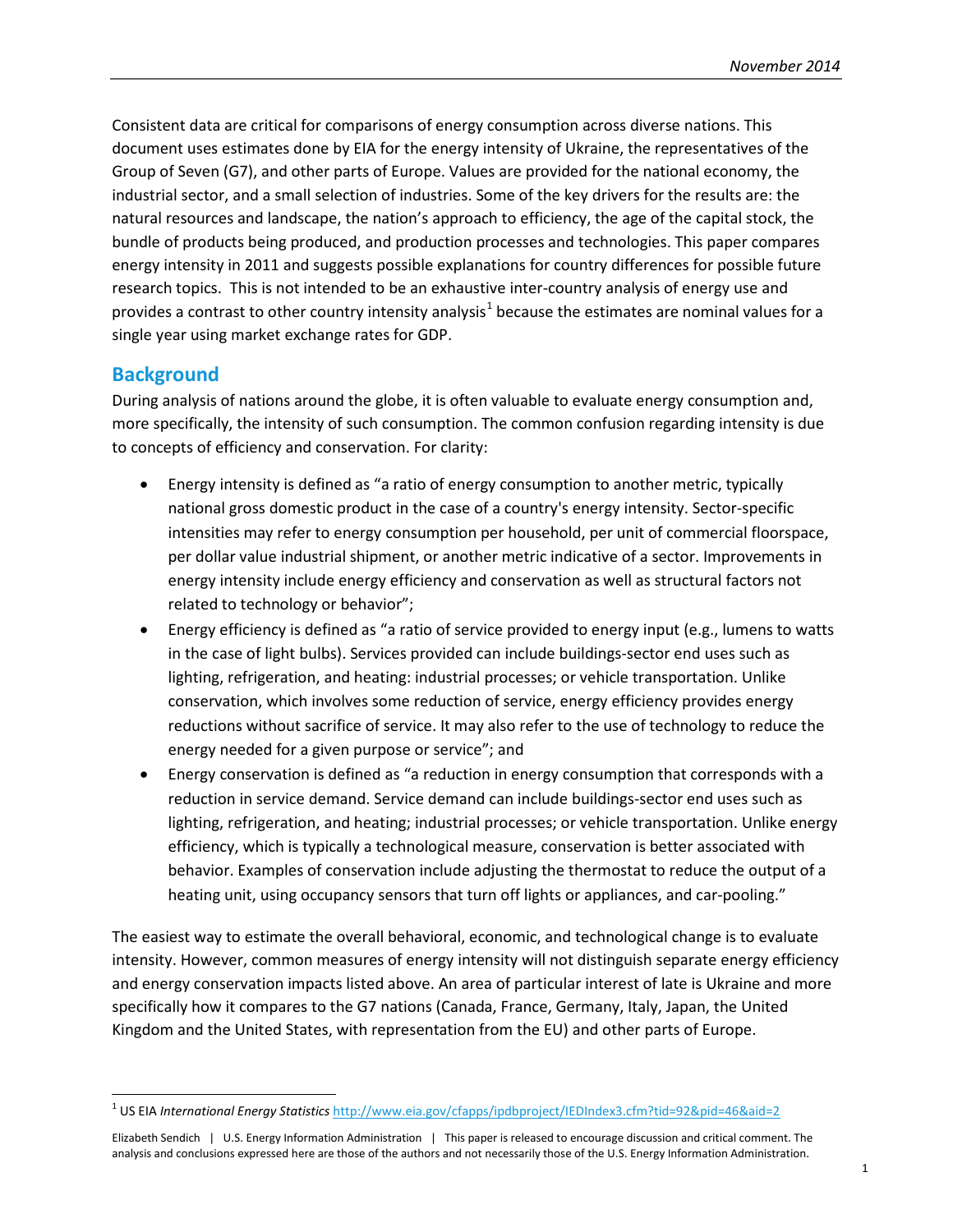This paper will not provide a full explanation of the "why?" for much of what is presented, but instead simply serves a first step of presenting a harmonized estimate of how the nations presented compare across the economy, for the industrial sector, and for select industries.

# **Total economy and the industrial sector**

As seen in Figure 1, Ukraine clearly stands out against the rest of Europe, but perhaps not surprisingly many of the countries showing the highest European energy intensity are located in Eastern Europe and were former communist allies of the Soviet Union, with Cyprus being a notable exception. Canada also falls just within the top 10, which is likely a result of the nation's large physical size, natural resource industries, and cold climate. Each estimate includes the consumption of all energy sources as reported by IEA divided by gross domestic product as reported by IHS or Eurostat for the year [2](#page-2-0)011<sup>2</sup>. The corresponding data for Figure 1 can be found in Appendix Table A.





Sources: IEA, IHS, Eurostat; end-use sector demand

 $\overline{\phantom{a}}$ 

The total economy intensity for select fuels can be seen in Figures 2 through 5, where many of the countries in the top 10 most intensive are those whose overall energy intensity is high in Figure 1. Ukraine is still the most intensive for coal and natural gas, but notably Turkey is the third most intensive in coal. Petroleum is primarily a transportation fuel (Figure 4), so it is perhaps not surprising to see some changes in the ranks, with the United States and Portugal falling in the top 10. Renewable energy intensity (Figure 5) is certainly strongly related to available sources, and includes Sweden and Portugal in the top 10, whereas they are not highly intensive overall (Figure 1). Each estimate includes the consumption of the given energy source as reported by IEA divided by gross domestic product as reported by IHS or Eurostat for the year 2011<sup>2</sup>. The data for these figures is also found in Appendix Table A.

<span id="page-2-0"></span> $^{2}$  values in Euros were converted to U.S. dollars using the 2011 average exchange rate

Elizabeth Sendich | U.S. Energy Information Administration | This paper is released to encourage discussion and critical comment. The analysis and conclusions expressed here are those of the authors and not necessarily those of the U.S. Energy Information Administration.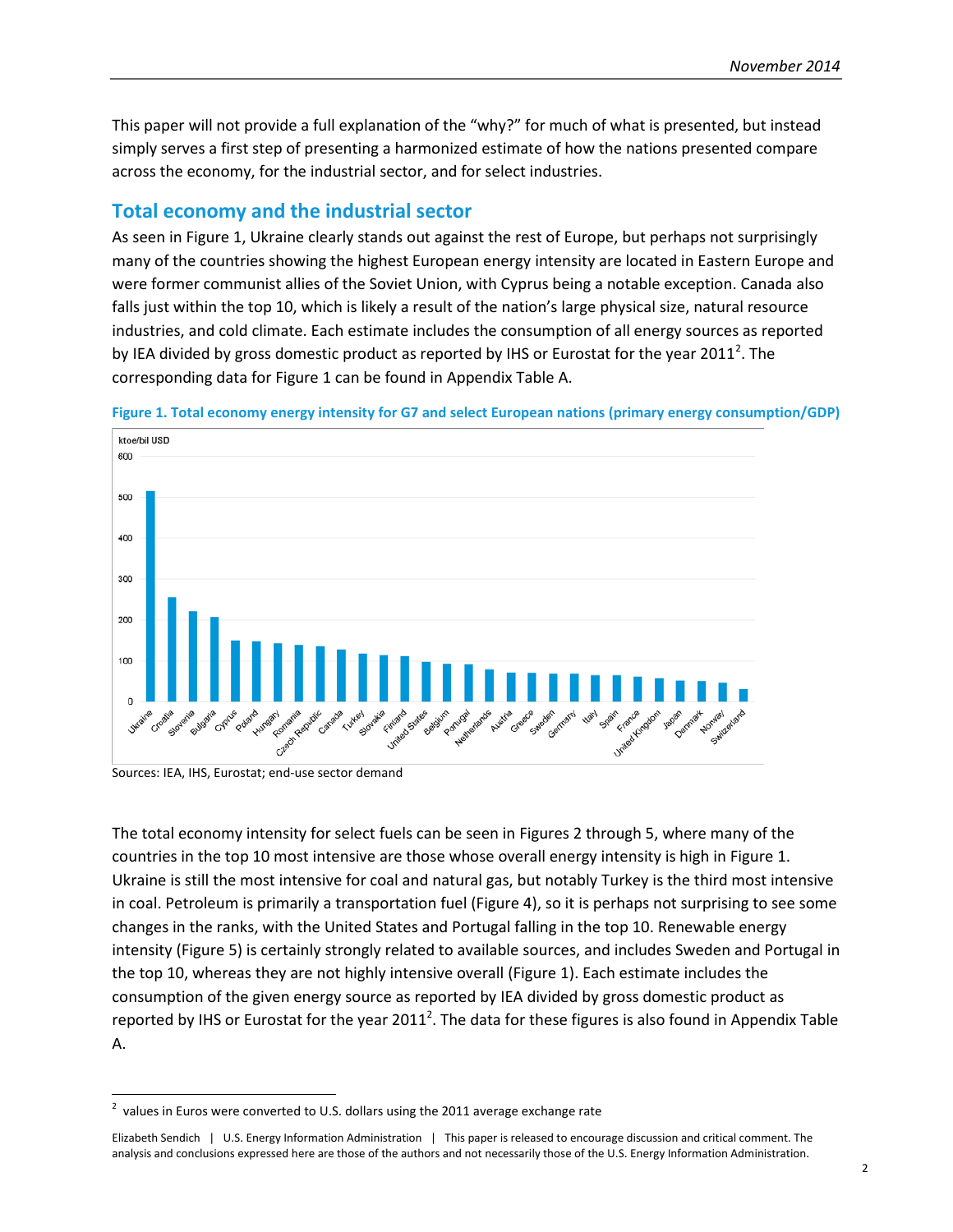

**Figure 2. Total economy coal and coke intensity for G7 and select European nations (primary coal and coalderived product consumption/GDP)**

Sources: IEA, IHS, Eurostat; end-use sector demand

**Figure 3. Total economy natural gas intensity for G7 and select European nations (primary dry natural gas consumption/GDP)**



Sources: IEA, IHS, Eurostat; end-use sector demand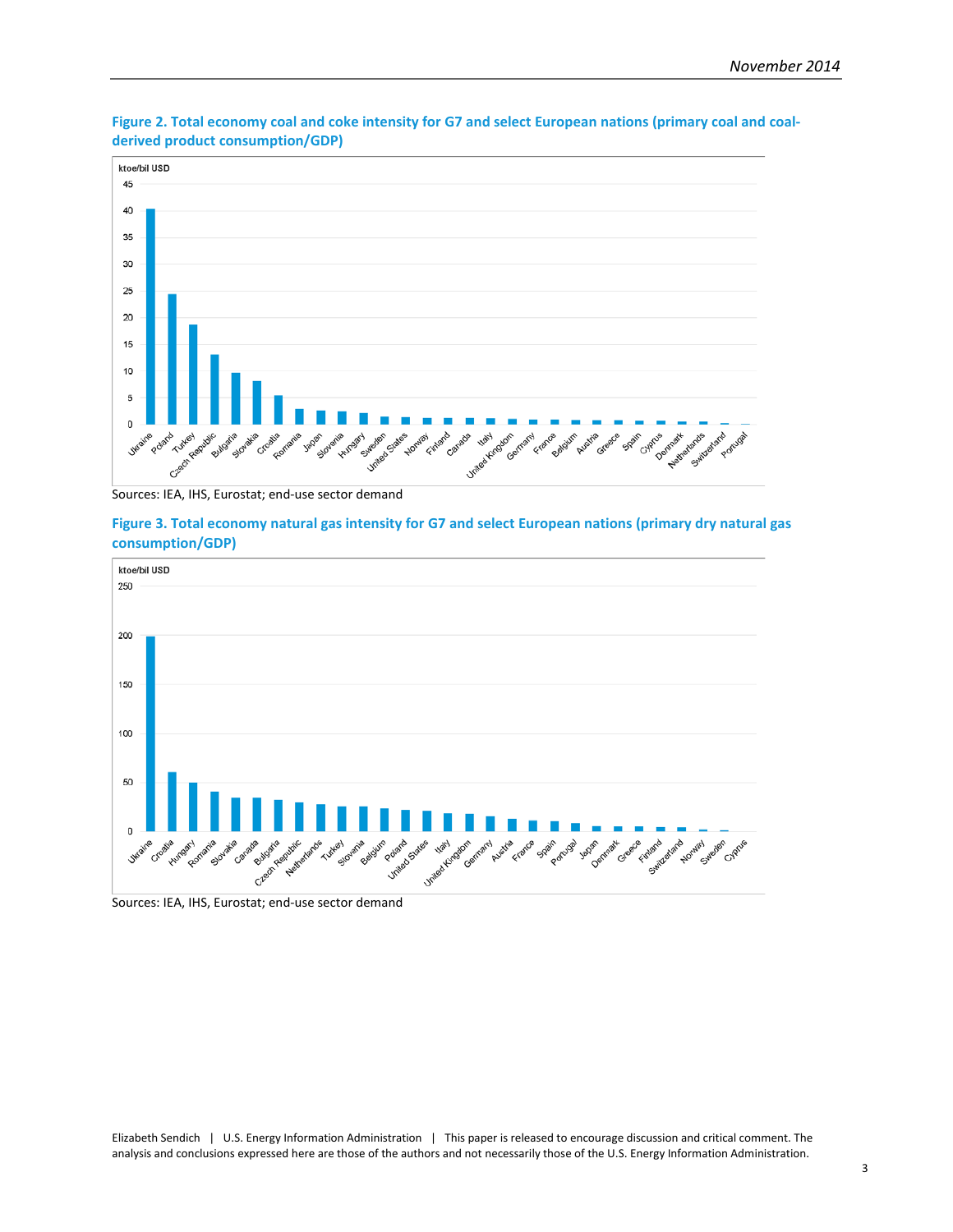

**Figure 4. Total economy petroleum intensity for G7 and select European nations (oil and oil-derived product consumption/GDP)**

Sources: IEA, IHS, Eurostat; end-use sector demand





Sources: IEA, IHS, Eurostat; end-use sector demand

Industrial sector energy intensity is shown in Figure 6, showing that the most intensive countries are the same as those most intensive in overall economy, except for some change in the order. Further detail underlying the sector is presented in the next section. Each estimate includes the consumption of the given energy source as reported by IEA divided by gross domestic product as reported by IHS or Eurostat for the year 2011<sup>2</sup>. The data for this figure is found in Appendix Table B.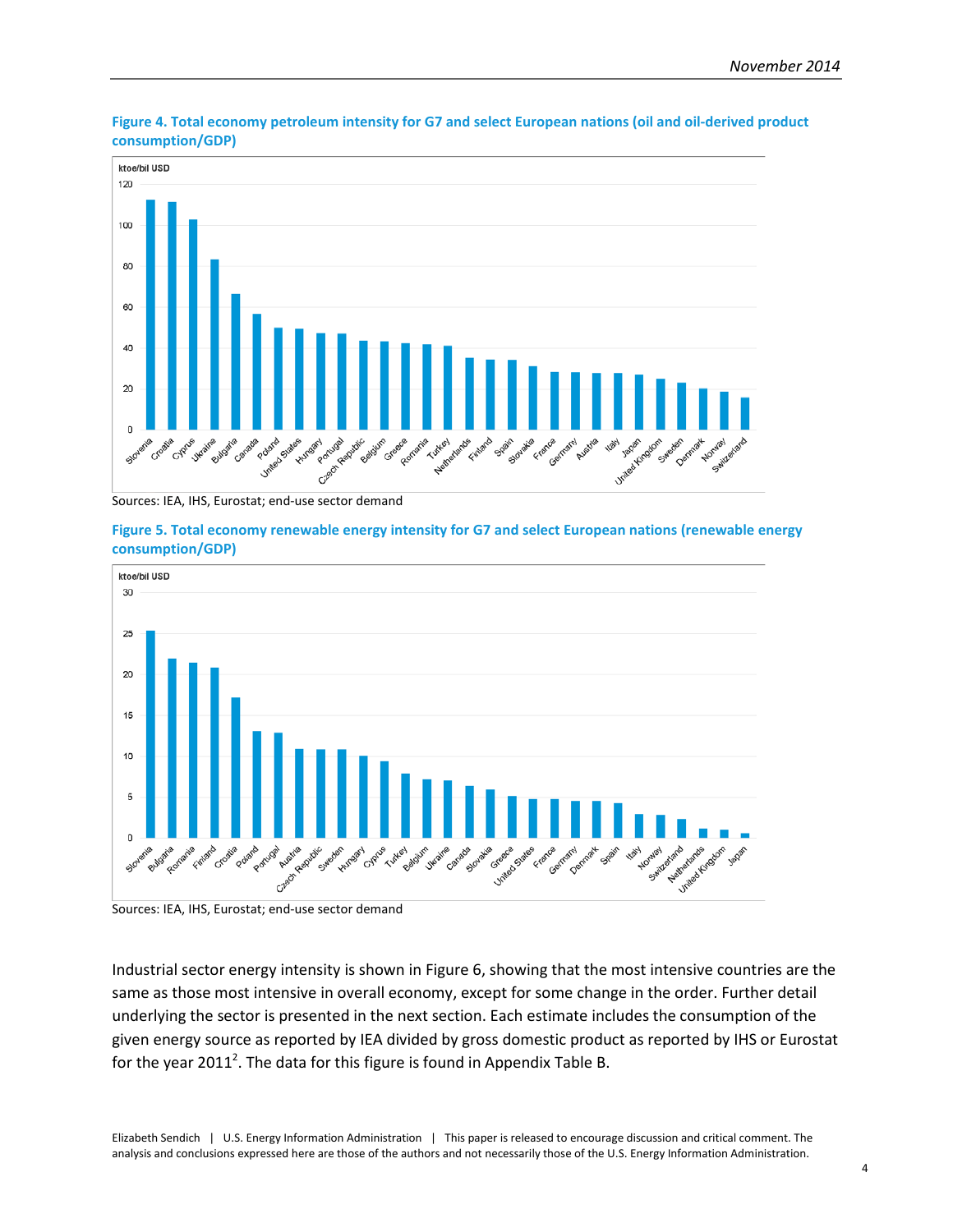

**Figure 6. Industrial sector energy intensity for G7 and select European nations (primary energy consumption/GDP)**

Sources: IEA, IHS, Eurostat

# **Select industries**

l

The intensities of various energy-intensive<sup>[3](#page-5-0)</sup> and important national industries are shown for the countries analyzed in Figures 7 through 13. Each estimate includes the consumption of all energy sources as reported by IEA divided by the gross output of the industry as reported by IHS or Eurostat for the year 2011<sup>2</sup>. The corresponding data for each of the figures in this document can be found in Appendix Tables C through I.

<span id="page-5-0"></span><sup>&</sup>lt;sup>3</sup> Energy-intensive industries traditionally include food manufacturing, pulp and paper, chemical, petroleum refining, iron and steel, aluminum, glass and cement.

Elizabeth Sendich | U.S. Energy Information Administration | This paper is released to encourage discussion and critical comment. The analysis and conclusions expressed here are those of the authors and not necessarily those of the U.S. Energy Information Administration.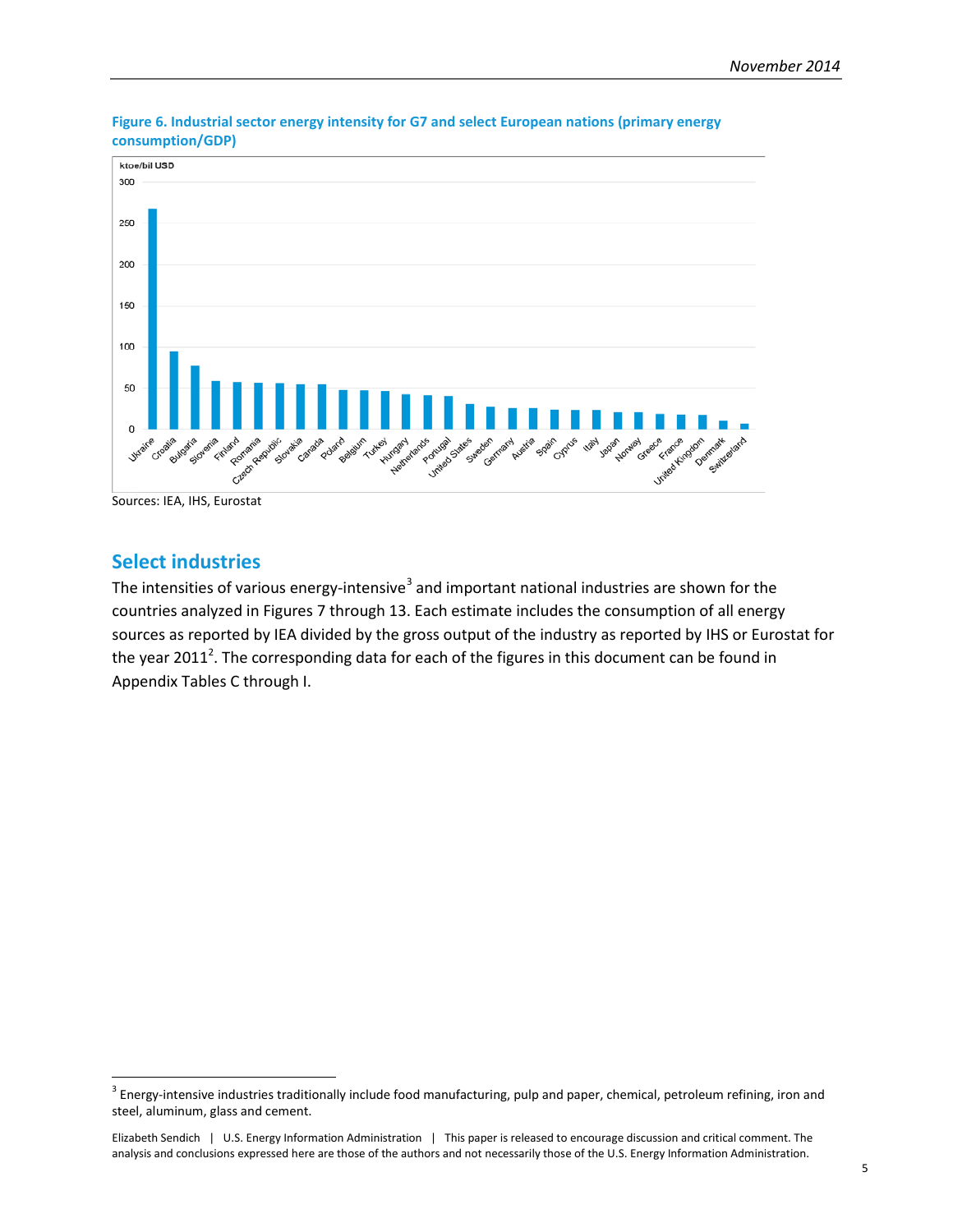

<span id="page-6-0"></span>**Figure 7. Iron and steel industry energy intensity for G7 and select European nations (primary energy consumption/industry output)**



<span id="page-6-1"></span>**Figure 8. Primary metals industry, other than iron and steel, energy intensity for G7 and select European nations (primary energy consumption/industry output)**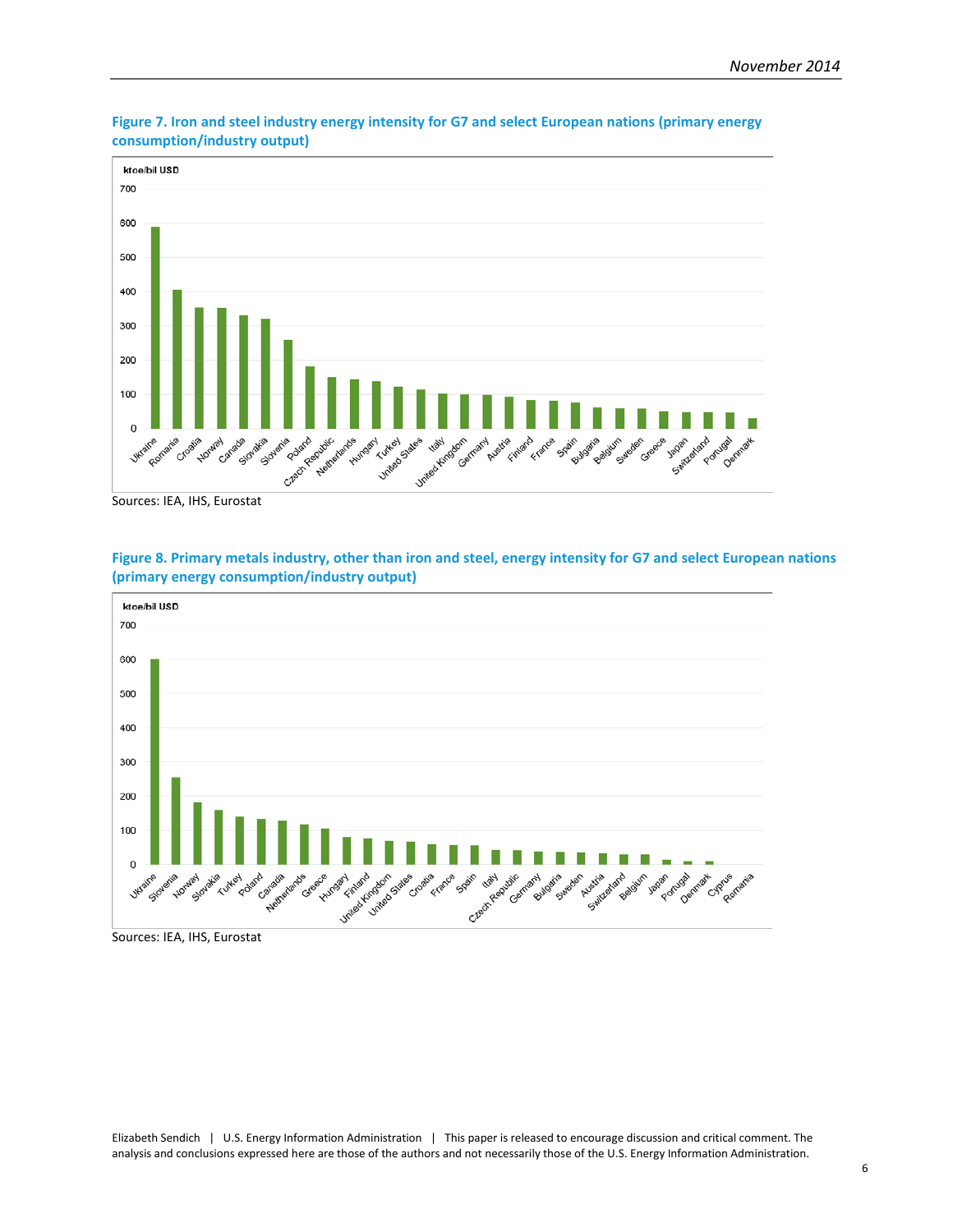

<span id="page-7-0"></span>**Figure 9. Chemicals industry energy intensity for G7 and select European nations (primary energy consumption/industry output)**



<span id="page-7-1"></span>**Figure 10. Non-metallic minerals industry energy intensity for G7 and select European nations (primary energy consumption/industry output)**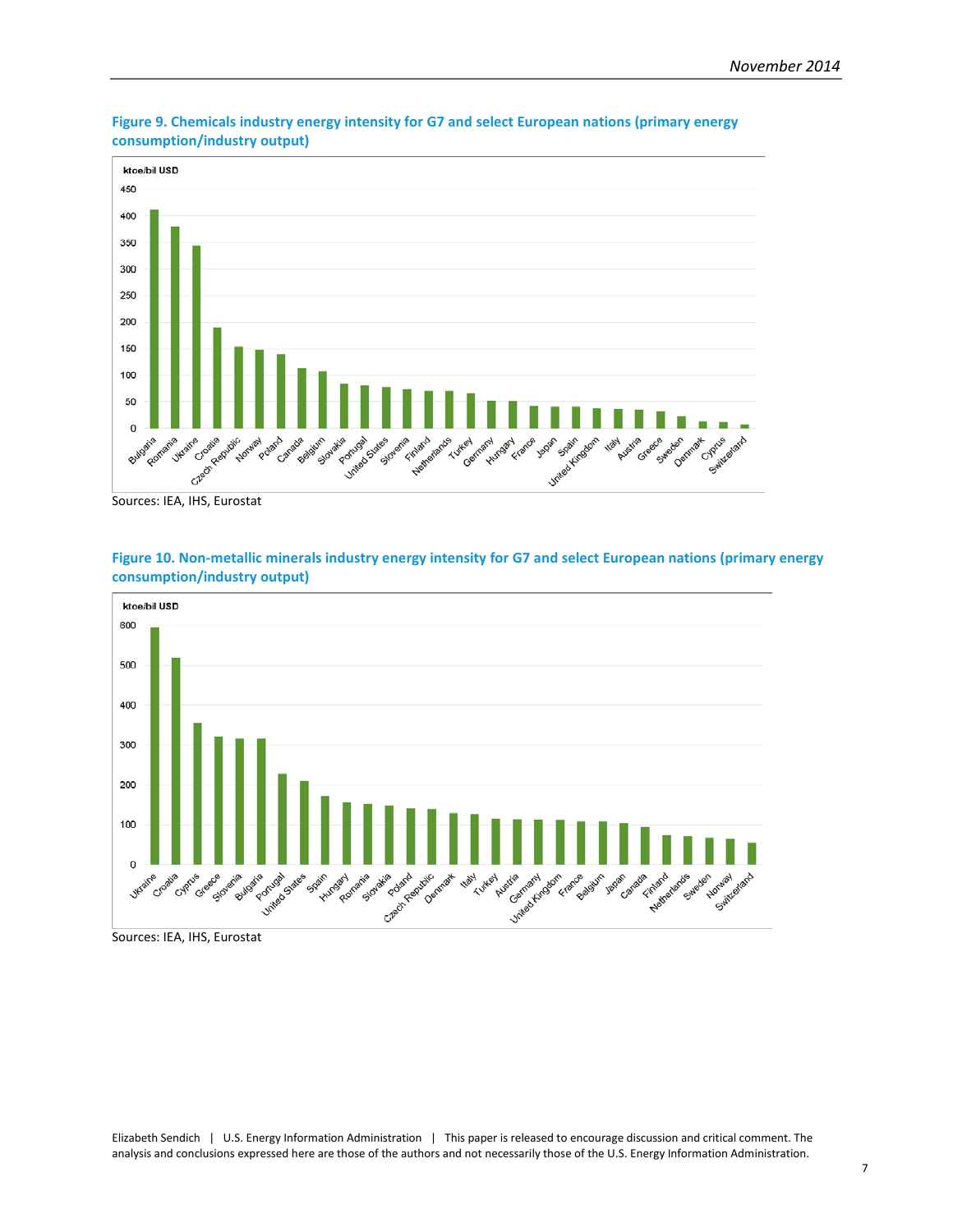

<span id="page-8-0"></span>**Figure 11. Pulp and paper industry energy intensity for G7 and select European nations (primary energy consumption/industry output)**



<span id="page-8-1"></span>**Figure 12. Agriculture industry energy intensity for G7 and select European nations (primary energy consumption/industry output)**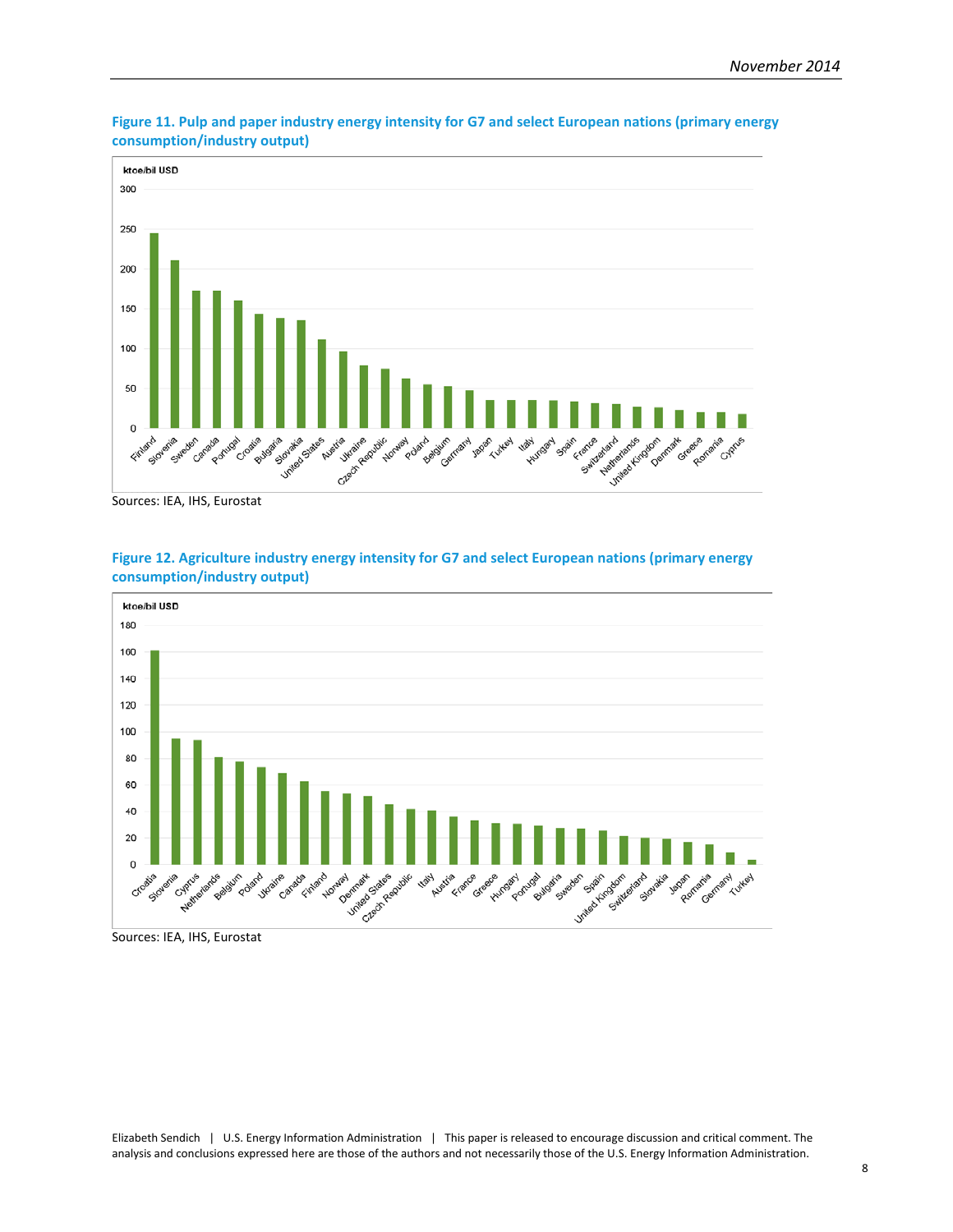

<span id="page-9-0"></span>**Figure 13. Mining industry energy intensity for G7 and select European nations (primary energy consumption/industry output)**

Perhaps it is not surprising that many of the countries with the highest energy intensities in the various industries are also those with the highest coal intensities. It is important to note the role of product type, production technology, capacity vintage, and general approach to efficiency (of all kinds, not just energy efficiency) in every country given that these are, in fact, the most likely explanation for many of the results here.

*Iron and steel:* Many of the lowest-intensity countries i[n Figure 3](#page-6-0) share the common aspect of using larger amounts of fuels other than electricity and/or coal and coke, but this fuel selection may also be an artifact of product type, production technology, capacity vintage, and general approach to efficiency.

*Other primary metals:* Many of the industries with the highest energy intensity in primary metals other than iron and steel [\(Figure 4\)](#page-6-1) are the same as those with the most energy-intensive iron and steel industry [\(Figure 3\)](#page-6-0), which certainly points to factors other than fuel selection. Again, the types of noniron-based products being made, the way they are made (technology, often determined by the age of capacity), and the general approach to energy efficiency are the most common characteristics amongst the highest intensity countries for these primary metal industries.

*Chemicals:* Given the extremely diverse set of products and processes included in the chemicals industry there do not appear to be any important patterns in the cross-country energy intensity results o[f Figure 5.](#page-7-0)

*Non-metallic minerals:* Cyprus, Greece, and Spain are in the top 10 most intensive nations for the non-metallic minerals industry [\(Figure 6\)](#page-7-1) that are not frequently amongst other industries' highest intensity nations. Given that this industry tends not to be export-focused, providing building materials such as cement, it is easy to imagine that countries with building styles of a special nature (e.g. stucco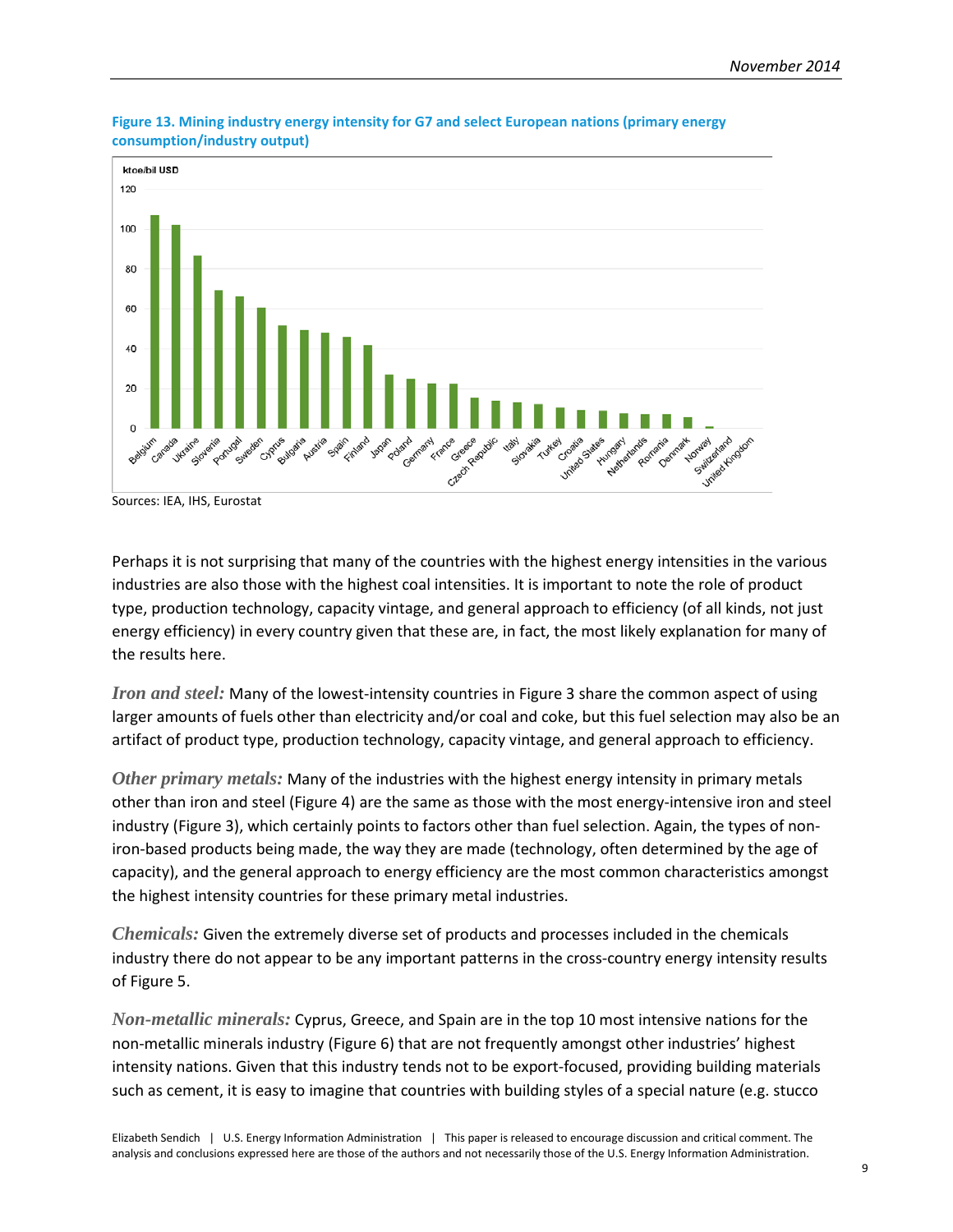construction, tile roofing, etc.) would be subject to local demand and/or production techniques, which could lead to unusual energy consumption characteristics.

*Paper:* Some countries, both intensive and less so for the paper industry [\(Figure 7\)](#page-8-0), are using large amounts of renewable fuel (Figure 5), primarily pulp and paper production byproducts. The availability and cost of these plant-based fuels may explain why countries that might otherwise emphasize efficiency or utilize energy-saving technologies in general do not have the same motives for doing so in this industry.

*Agriculture:* Terrain and output type (primarily foodstuffs) are some of the strongest determinants of the energy-intensity of a country's agriculture [\(Figure 8\)](#page-8-1). Whether it is a nation focused on animal agriculture rather than just crops, or elevations and rocky soil that require addition effort to yield crops, these are often not flexible because they are based on natural constraints or local traditions.

*Mining:* A broad type of products and geological features are included in the mining industry, which matters a great deal in determining the intensity for each nation [\(Figure 9\)](#page-9-0). Oil and gas production is very different than coal, which is fairly different from other solid mineral and metal mining. While there is there some room for technology/efficiency across countries due to motor efficiency gains, the type of fuel used would mostly remain the same, primarily oil-based liquid fuels.

## **Conclusion**

Through the estimates provided here, EIA offers a first step toward comparison of energy consumption across the representatives of the G7 and other parts of Europe, including Ukraine, by providing consistently calculated energy intensity across all economic activity and for varying levels of disaggregation in the industrial sector. The results indicate that in addition to fuel selection, technology, behavior, and natural circumstances have a strong impact on a nation's energy intensity.

*Further work:* In addition to further research into causality of these results, estimates using other economic elements would be of value when doing cross-country comparison. It is understood the choice of using market exchange rates rather than PPP can understate the value of local goods and services and limit proper comparison across countries. It is also recognized there is value in calculating gross output estimates rather than value added concepts for total economic activity.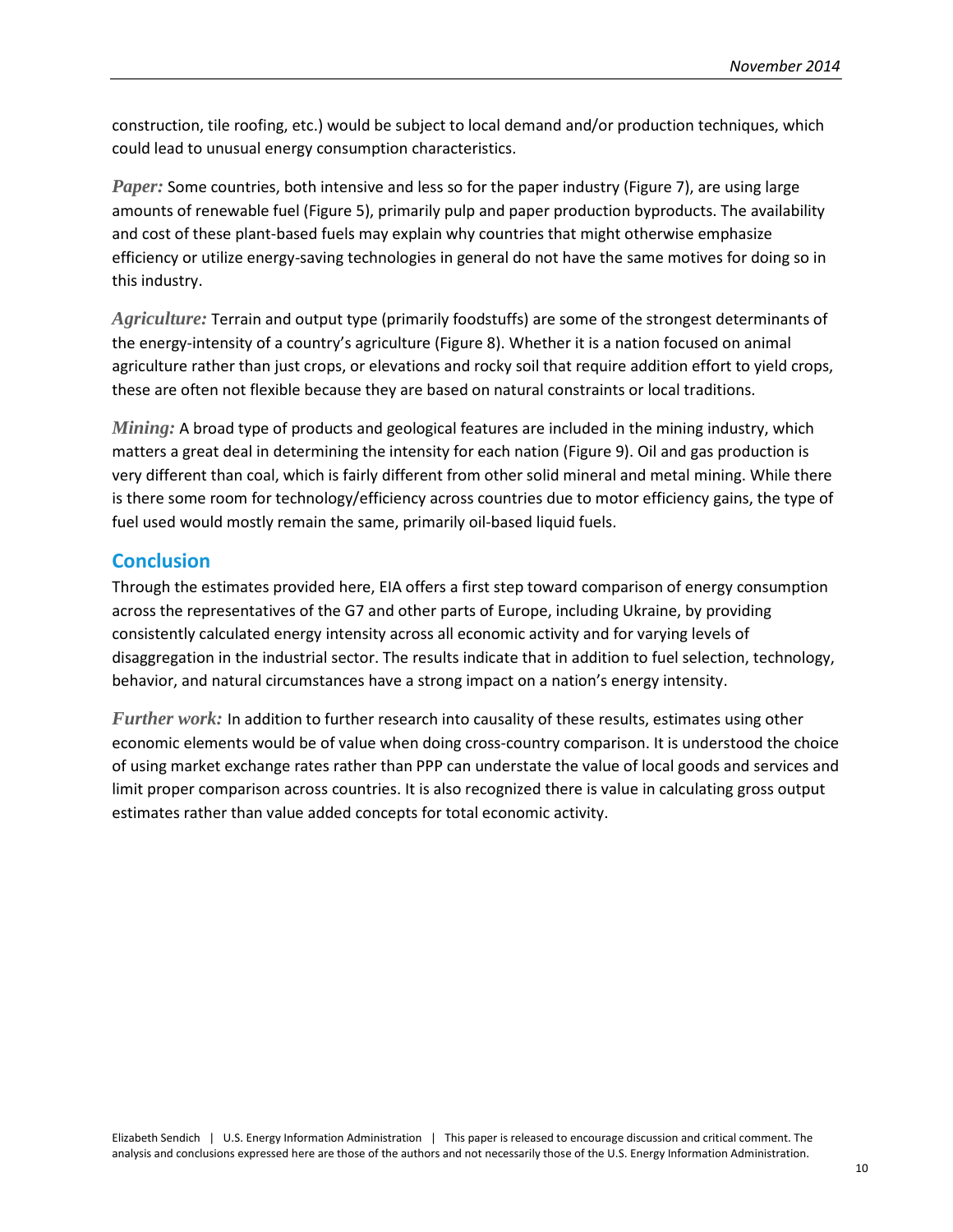# **Appendix**

**Table A. Total economy energy intensity (primary energy consumption/GDP) for G7 and select European nations (kiloton oil equivalent per billion US dollar in 2011)**

|                        |           |       |                |           |                |                   |             |       | <b>Total of</b> |
|------------------------|-----------|-------|----------------|-----------|----------------|-------------------|-------------|-------|-----------------|
|                        |           |       |                | Oil,      |                |                   |             |       | all             |
|                        |           |       | <b>Natural</b> | derived,  |                |                   |             |       | energy          |
| Country                | Coal/coke | Other | gas            | & liquids | <b>Nuclear</b> | <b>Renewables</b> | Electricity | Heat  | sources         |
| <b>Europe</b>          |           |       |                |           |                |                   |             |       |                 |
| Austria                | 0.83      | 0.37  | 12.58          | 27.88     | 0.00           | 11.00             | 14.10       | 4.65  | 71.41           |
| Belgium                | 0.88      | 0.70  | 23.64          | 43.36     | 0.00           | 7.20              | 14.88       | 1.43  | 92.11           |
| <b>Bulgaria</b>        | 9.66      | 1.12  | 32.92          | 66.55     | 0.00           | 21.94             | 52.72       | 22.43 | 207.36          |
| Croatia                | 5.48      | 0.11  | 60.41          | 111.64    | 0.00           | 17.24             | 51.15       | 9.00  | 255.08          |
| Cyprus                 | 0.63      | 0.00  | 0.00           | 103.00    | 0.00           | 9.40              | 36.68       | 0.09  | 149.80          |
| Czech Republic         | 13.11     | 2.29  | 29.93          | 43.91     | 0.00           | 10.88             | 25.68       | 11.06 | 136.86          |
| Denmark                | 0.50      | 0.05  | 5.51           | 20.41     | 0.00           | 4.52              | 9.41        | 8.72  | 49.12           |
| Finland                | 1.31      | 1.89  | 4.43           | 34.25     | 0.00           | 20.85             | 30.48       | 18.03 | 111.26          |
| France                 | 1.01      | 0.29  | 11.23          | 28.41     | 0.00           | 4.80              | 14.68       | 1.49  | 61.91           |
| Germany                | 1.06      | 1.46  | 15.69          | 28.19     | 0.00           | 4.53              | 13.75       | 3.08  | 67.76           |
| Greece                 | 0.81      | 0.00  | 5.45           | 42.41     | 0.00           | 5.13              | 16.53       | 0.20  | 70.52           |
| Hungary                | 2.11      | 1.29  | 50.11          | 47.25     | 0.00           | 10.11             | 24.00       | 8.17  | 143.03          |
| Italy                  | 1.21      | 0.00  | 18.60          | 27.74     | 0.00           | 2.95              | 13.43       | 1.65  | 65.59           |
| <b>Netherlands</b>     | 0.47      | 0.62  | 27.57          | 35.17     | 0.00           | 1.16              | 12.43       | 2.78  | 80.21           |
| Norway                 | 1.31      | 0.08  | 1.94           | 18.65     | 0.00           | 2.86              | 20.68       | 0.76  | 46.30           |
| Poland                 | 24.47     | 1.21  | 22.39          | 49.96     | 0.00           | 13.12             | 22.67       | 13.87 | 147.69          |
| Portugal               | 0.10      | 0.00  | 8.22           | 47.00     | 0.00           | 12.87             | 20.81       | 1.67  | 90.66           |
| Romania                | 3.04      | 0.88  | 40.94          | 41.74     | 0.00           | 21.45             | 21.43       | 9.69  | 139.17          |
| Slovakia               | 8.14      | 4.23  | 34.62          | 31.30     | 0.00           | 5.97              | 22.29       | 8.01  | 114.56          |
| Slovenia               | 2.51      | 0.00  | 25.68          | 112.34    | 0.00           | 25.42             | 47.76       | 8.41  | 222.09          |
| Spain                  | 0.68      | 0.23  | 10.77          | 34.20     | 0.00           | 4.28              | 15.23       | 0.00  | 65.39           |
| Sweden                 | 1.52      | 0.34  | 1.39           | 23.31     | 0.00           | 10.85             | 22.43       | 8.65  | 68.49           |
| Switzerland            | 0.23      | 0.00  | 3.93           | 15.99     | 0.00           | 2.29              | 8.05        | 0.61  | 31.10           |
| Turkey                 | 18.62     | 0.44  | 25.72          | 41.10     | 0.00           | 7.93              | 23.01       | 1.77  | 118.60          |
| United Kingdom         | 1.09      | 0.08  | 17.77          | 24.82     | 0.00           | 1.03              | 12.54       | 0.58  | 57.90           |
| Ukraine                | 40.35     | 23.68 | 198.78         | 83.41     | 0.00           | 7.08              | 81.88       | 81.39 | 516.56          |
| <b>Non-European G7</b> |           |       |                |           |                |                   |             |       |                 |
| Canada                 | 1.26      | 0.66  | 34.62          | 56.78     | 0.00           | 6.37              | 27.40       | 0.36  | 127.44          |
| Japan                  | 2.72      | 1.61  | 5.77           | 27.23     | 0.00           | 0.58              | 13.23       | 0.09  | 51.23           |
| <b>United States</b>   | 1.47      | 0.16  | 20.67          | 49.57     | 0.00           | 4.81              | 21.55       | 0.44  | 98.66           |

Sources: IEA, IHS, Eurostat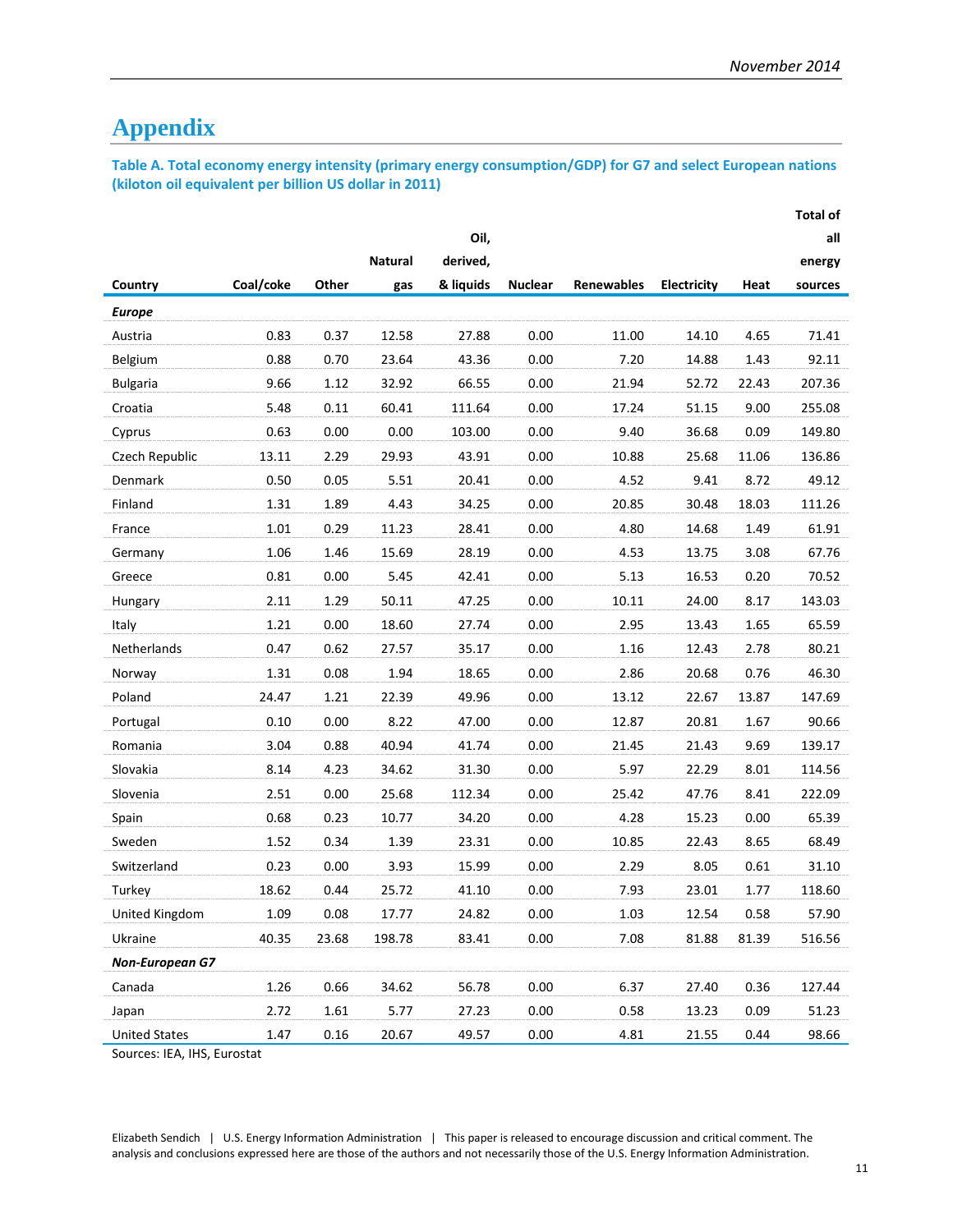#### **Table B. Industrial sector energy intensity (primary energy consumption/GDP) for G7 and select European nations (kiloton oil equivalent per billion US dollar in 2011)**

|                        |           |       |                | Oil,      |                   |                    |       | <b>Total of all</b> |
|------------------------|-----------|-------|----------------|-----------|-------------------|--------------------|-------|---------------------|
|                        |           |       | <b>Natural</b> | derived,  |                   |                    |       | energy              |
| Country                | Coal/coke | Other | gas            | & liquids | <b>Renewables</b> | <b>Electricity</b> | Heat  | sources             |
| <b>Europe</b>          |           |       |                |           |                   |                    |       |                     |
| Austria                | 0.73      | 0.33  | 7.20           | 6.57      | 4.48              | 6.35               | 0.63  | 26.30               |
| Belgium                | 0.67      | 0.69  | 12.44          | 19.13     | 5.79              | 7.43               | 1.43  | 47.58               |
| <b>Bulgaria</b>        | 5.44      | 0.00  | 24.38          | 15.77     | 4.12              | 16.46              | 11.28 | 77.44               |
| Croatia                | 5.26      | 0.00  | 36.26          | 37.01     | 1.81              | 12.10              | 1.81  | 94.21               |
| Cyprus                 | 0.63      | 0.00  | 0.00           | 17.71     | 0.63              | 4.07               | 0.09  | 23.31               |
| Czech Republic         | 10.63     | 1.88  | 12.15          | 14.06     | 2.76              | 10.62              | 4.04  | 56.15               |
| Denmark                | 0.40      | 0.00  | 2.47           | 3.81      | 0.66              | 2.67               | 0.47  | 10.49               |
| Finland                | 1.29      | 1.67  | 5.47           | 13.03     | 13.64             | 15.52              | 7.26  | 57.87               |
| France                 | 0.87      | 0.29  | 4.22           | 7.91      | 0.80              | 4.24               | 0.00  | 18.32               |
| Germany                | 0.74      | 1.31  | 6.77           | 8.83      | 1.15              | 6.26               | 1.28  | 26.33               |
| Greece                 | 0.78      | 0.00  | 3.49           | 8.67      | 0.97              | 5.04               | 0.00  | 18.95               |
| Hungary                | 0.74      | 1.24  | 13.10          | 16.19     | 0.98              | 7.29               | 2.82  | 42.34               |
| Italy                  | 1.12      | 0.00  | 5.18           | 8.61      | 0.24              | 5.96               | 1.84  | 22.95               |
| Netherlands            | 0.45      | 0.62  | 11.30          | 22.00     | 0.12              | 4.87               | 2.07  | 41.44               |
| Norway                 | 1.31      | 0.08  | 1.70           | 7.52      | 1.09              | 8.80               | 0.25  | 20.74               |
| Poland                 | 8.09      | 1.20  | 12.25          | 11.03     | 3.42              | 8.46               | 3.93  | 48.39               |
| Portugal               | 0.10      | 0.00  | 6.39           | 16.71     | 7.38              | 7.53               | 2.37  | 40.48               |
| Romania                | 2.93      | 0.83  | 24.32          | 14.04     | 1.41              | 11.08              | 2.05  | 56.65               |
| Slovakia               | 4.36      | 4.22  | 14.93          | 14.93     | 4.01              | 10.65              | 1.28  | 54.37               |
| Slovenia               | 2.51      | 0.00  | 18.94          | 9.47      | 3.52              | 22.20              | 2.56  | 59.26               |
| Spain                  | 0.55      | 0.23  | 5.99           | 10.88     | 0.93              | 4.79               | 0.00  | 23.37               |
| Sweden                 | 1.52      | 0.32  | 0.93           | 7.44      | 6.95              | 9.85               | 0.80  | 27.81               |
| Switzerland            | 0.21      | 0.00  | 1.31           | 2.23      | 0.72              | 2.64               | 0.24  | 7.36                |
| Turkey                 | 9.66      | 0.44  | 13.42          | 10.45     | 0.00              | 10.88              | 1.77  | 46.63               |
| United Kingdom         | 0.79      | 0.08  | 4.85           | 7.20      | 0.21              | 4.21               | 0.43  | 17.77               |
| Ukraine                | 36.12     | 33.70 | 82.41          | 18.39     | 0.31              | 52.99              | 43.93 | 267.85              |
| <b>Non-European G7</b> |           |       |                |           |                   |                    |       |                     |
| Canada                 | 1.25      | 0.66  | 17.74          | 19.39     | 3.83              | 11.08              | 0.36  | 54.30               |
| Japan                  | 2.64      | 1.61  | 1.46           | 10.81     | 0.49              | 4.20               | 0.00  | 21.20               |
| <b>United States</b>   | 1.38      | 0.16  | 8.67           | 13.11     | 2.12              | 5.12               | 0.46  | 31.03               |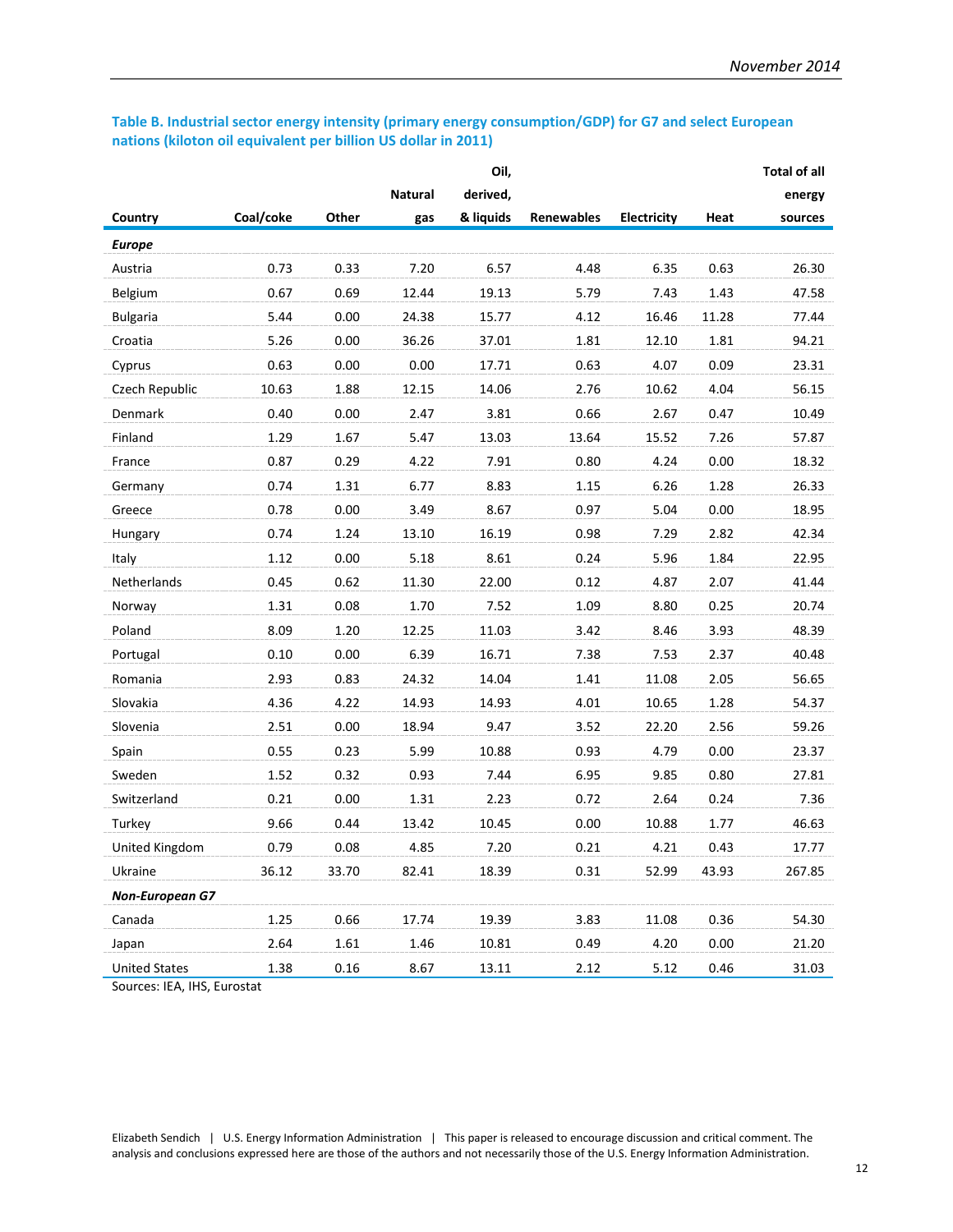#### **Table C. Iron and steel energy intensity (primary energy consumption/GDP) for G7 and select European nations (kiloton oil equivalent per billion US dollar in 2011)**

|                        |           |        |                |           |                   |             |       | <b>Total</b> |
|------------------------|-----------|--------|----------------|-----------|-------------------|-------------|-------|--------------|
|                        |           |        |                | Oil,      |                   |             |       | of all       |
|                        |           |        | <b>Natural</b> | derived,  |                   |             |       | energy       |
| Country                | Coal/coke | Other  | gas            | & liquids | <b>Renewables</b> | Electricity | Heat  | sources      |
| <b>Europe</b>          |           |        |                |           |                   |             |       |              |
| Austria                | 10.04     | 11.11  | 38.66          | 0.71      | 1.69              | 30.75       | 1.60  | 94.47        |
| Belgium                | 0.00      | 14.79  | 25.25          | 0.58      | 0.00              | 20.82       | 0.00  | 61.44        |
| <b>Bulgaria</b>        | 4.34      | 0.00   | 27.31          | 0.00      | 0.00              | 32.51       | 0.00  | 64.16        |
| Croatia                | 21.56     | 0.00   | 172.50         | 0.00      | 0.00              | 161.72      | 0.00  | 355.79       |
| Cyprus                 | na        | na     | na             | na        | na                | na          | na    | na           |
| Czech Republic         | 63.34     | 31.27  | 23.70          | 1.34      | 0.00              | 23.16       | 7.31  | 150.20       |
| Denmark                | 0.00      | 0.00   | 17.26          | 0.96      | 0.00              | 10.55       | 1.92  | 30.69        |
| Finland                | 16.76     | 13.43  | 4.86           | 17.90     | 0.00              | 26.76       | 5.62  | 85.32        |
| France                 | 24.14     | 17.31  | 16.41          | 0.97      | 0.00              | 23.05       | 0.00  | 81.86        |
| Germany                | 14.28     | 27.28  | 26.79          | 3.12      | 0.03              | 27.75       | 0.62  | 99.88        |
| Greece                 | 0.00      | 0.00   | 17.62          | 0.28      | 0.00              | 34.10       | 0.00  | 52.00        |
| Hungary                | 20.32     | 72.78  | 17.01          | 0.00      | 0.00              | 21.27       | 7.56  | 138.95       |
| Italy                  | 36.84     | 0.00   | 26.79          | 1.55      | 0.00              | 36.27       | 0.88  | 102.32       |
| Netherlands            | 4.60      | 65.80  | 40.37          | 0.43      | 0.00              | 33.33       | 0.00  | 144.68       |
| Norway                 | 116.30    | 7.85   | 0.49           | 6.87      | 3.93              | 217.88      | 0.00  | 352.82       |
| Poland                 | 26.19     | 48.43  | 40.56          | 0.30      | 0.49              | 53.55       | 13.88 | 183.30       |
| Portugal               | 1.16      | 0.00   | 13.10          | 0.58      | 0.00              | 32.32       | 0.00  | 47.17        |
| Romania                | 90.84     | 35.68  | 129.56         | 0.76      | 0.76              | 147.02      | 3.29  | 407.91       |
| Slovakia               | 74.40     | 127.36 | 54.85          | 0.00      | 0.95              | 63.36       | 0.00  | 320.60       |
| Slovenia               | 10.87     | 0.00   | 123.21         | 5.44      | 0.00              | 114.15      | 7.25  | 260.91       |
| Spain                  | 10.15     | 9.83   | 8.52           | 9.19      | 0.00              | 38.79       | 0.00  | 76.45        |
| Sweden                 | 22.01     | 8.01   | 1.57           | 15.85     | 0.00              | 12.25       | 0.00  | 59.69        |
| Switzerland            | 2.34      | 0.00   | 15.08          | 1.70      | 0.64              | 28.68       | 0.00  | 48.22        |
| Turkey                 | 45.92     | 8.06   | 19.82          | 3.97      | 0.00              | 45.68       | 0.00  | 123.45       |
| United Kingdom         | 37.60     | 10.56  | 30.31          | 0.27      | 0.00              | 22.48       | 0.00  | 101.28       |
| Ukraine                | 131.17    | 140.90 | 172.43         | 9.11      | 0.00              | 86.79       | 50.23 | 590.64       |
| <b>Non-European G7</b> |           |        |                |           |                   |             |       |              |
| Canada                 | 40.85     | 88.08  | 140.29         | 0.00      | 0.25              | 63.39       | 0.00  | 332.77       |
| Japan                  | 8.51      | 18.18  | 4.64           | 4.02      | 0.08              | 13.74       | 0.00  | 49.16        |
| <b>United States</b>   | 20.21     | 10.23  | 50.37          | 5.88      | 0.00              | 27.13       | 1.25  | 115.08       |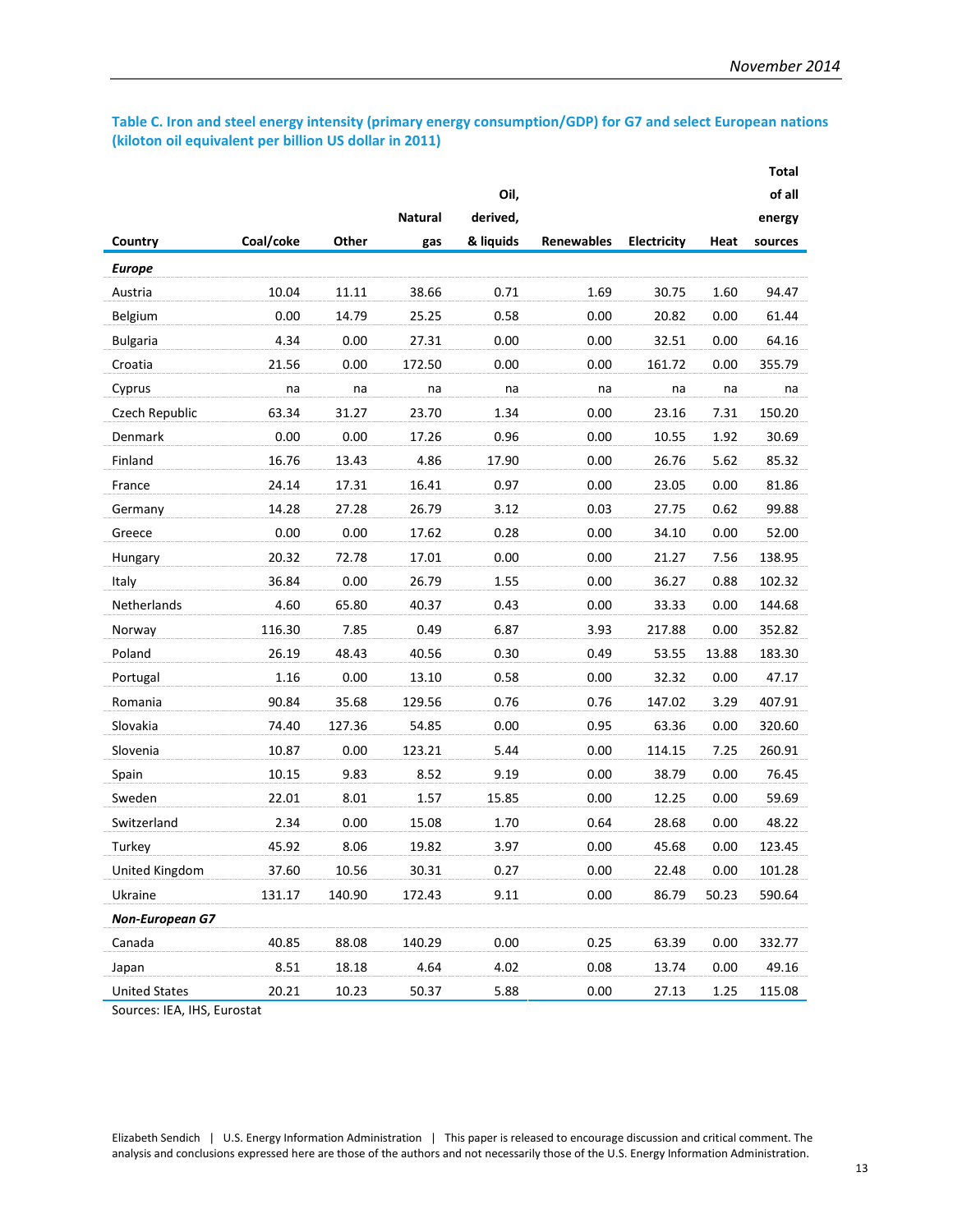#### **Table D. Primary metals industry, other than iron and steel, energy intensity (primary energy consumption/GDP) for G7 and select European nations (kiloton oil equivalent per billion US dollar in 2011)**

|                        |           |       |                |           |                   |             |        | <b>Total</b> |
|------------------------|-----------|-------|----------------|-----------|-------------------|-------------|--------|--------------|
|                        |           |       |                | Oil,      |                   |             |        | of all       |
|                        |           |       | <b>Natural</b> | derived,  |                   |             |        | energy       |
| Country                | Coal/coke | Other | gas            | & liquids | <b>Renewables</b> | Electricity | Heat   | sources      |
| <b>Europe</b>          |           |       |                |           |                   |             |        |              |
| Austria                | 0.54      | 0.00  | 16.55          | 0.72      | 0.00              | 14.57       | 0.18   | 32.38        |
| Belgium                | 0.00      | 0.00  | 12.55          | 0.09      | 1.92              | 13.95       | 0.00   | 28.51        |
| <b>Bulgaria</b>        | 0.00      | 0.00  | 6.01           | 7.06      | 0.00              | 21.43       | 3.14   | 37.63        |
| Croatia                | 0.00      | 0.00  | 4.64           | 23.19     | 0.00              | 32.46       | 0.00   | 60.29        |
| Cyprus                 | 0.00      | 0.00  | 0.00           | 0.00      | 0.00              | 0.00        | 0.00   | 0.00         |
| Czech Republic         | 2.79      | 0.00  | 25.81          | 0.00      | 0.00              | 13.25       | 0.70   | 42.55        |
| Denmark                | 0.00      | 0.00  | 1.58           | 0.00      | 0.00              | 6.31        | 1.58   | 9.46         |
| Finland                | 1.52      | 0.00  | 0.25           | 8.11      | 5.58              | 42.35       | 18.76  | 77.08        |
| France                 | 0.17      | 0.00  | 19.63          | 1.27      | 0.00              | 35.67       | 0.00   | 56.69        |
| Germany                | 0.39      | 0.16  | 14.70          | 1.45      | 0.14              | 22.28       | 0.29   | 39.43        |
| Greece                 | 21.99     | 0.00  | 9.98           | 15.60     | 0.00              | 57.24       | 0.00   | 104.97       |
| Hungary                | 0.00      | 0.00  | 38.98          | 0.00      | 0.00              | 17.80       | 22.13  | 79.40        |
| Italy                  | 0.46      | 0.00  | 22.46          | 1.87      | 0.00              | 18.13       | 0.05   | 43.01        |
| Netherlands            | 0.00      | 0.00  | 14.59          | 0.00      | 0.00              | 98.41       | 5.61   | 118.62       |
| Norway                 | 0.00      | 0.00  | 7.69           | 3.42      | 0.00              | 172.44      | 0.11   | 183.66       |
| Poland                 | 34.83     | 0.24  | 37.93          | 1.91      | 5.73              | 39.84       | 14.31  | 134.79       |
| Portugal               | 0.00      | 0.00  | 2.97           | 0.74      | 2.60              | 3.72        | 0.00   | 10.03        |
| Romania                | 0.00      | 0.00  | 0.00           | 0.00      | 0.00              | 0.00        | 0.00   | 0.00         |
| Slovakia               | 1.95      | 0.00  | 20.84          | 0.00      | 0.00              | 137.44      | 0.00   | 160.88       |
| Slovenia               | 1.85      | 0.00  | 40.72          | 20.36     | 0.00              | 190.65      | 0.00   | 255.43       |
| Spain                  | 2.74      | 0.00  | 15.39          | 4.18      | 0.04              | 32.79       | 0.00   | 55.15        |
| Sweden                 | 4.14      | 0.00  | 0.83           | 4.14      | 0.00              | 27.59       | 0.00   | 36.69        |
| Switzerland            | 0.00      | 0.00  | 12.58          | 1.05      | 0.00              | 15.73       | 0.00   | 29.36        |
| Turkey                 | 28.94     | 0.00  | 76.95          | 0.00      | 0.00              | 35.02       | 0.00   | 140.91       |
| United Kingdom         | 1.16      | 0.00  | 17.22          | 1.82      | 0.00              | 49.67       | 0.00   | 69.78        |
| Ukraine                | 21.62     | 0.00  | 189.60         | 6.36      | 0.00              | 131.70      | 253.52 | 602.81       |
| <b>Non-European G7</b> |           |       |                |           |                   |             |        |              |
| Canada                 | 7.06      | 0.00  | 13.40          | 0.00      | 0.00              | 107.10      | 0.00   | 127.59       |
| Japan                  | 1.64      | 0.16  | 0.43           | 1.97      | 0.12              | 11.68       | 0.00   | 16.01        |
| <b>United States</b>   | 0.00      | 0.00  | 22.93          | 3.12      | 0.00              | 40.45       | 0.69   | 67.20        |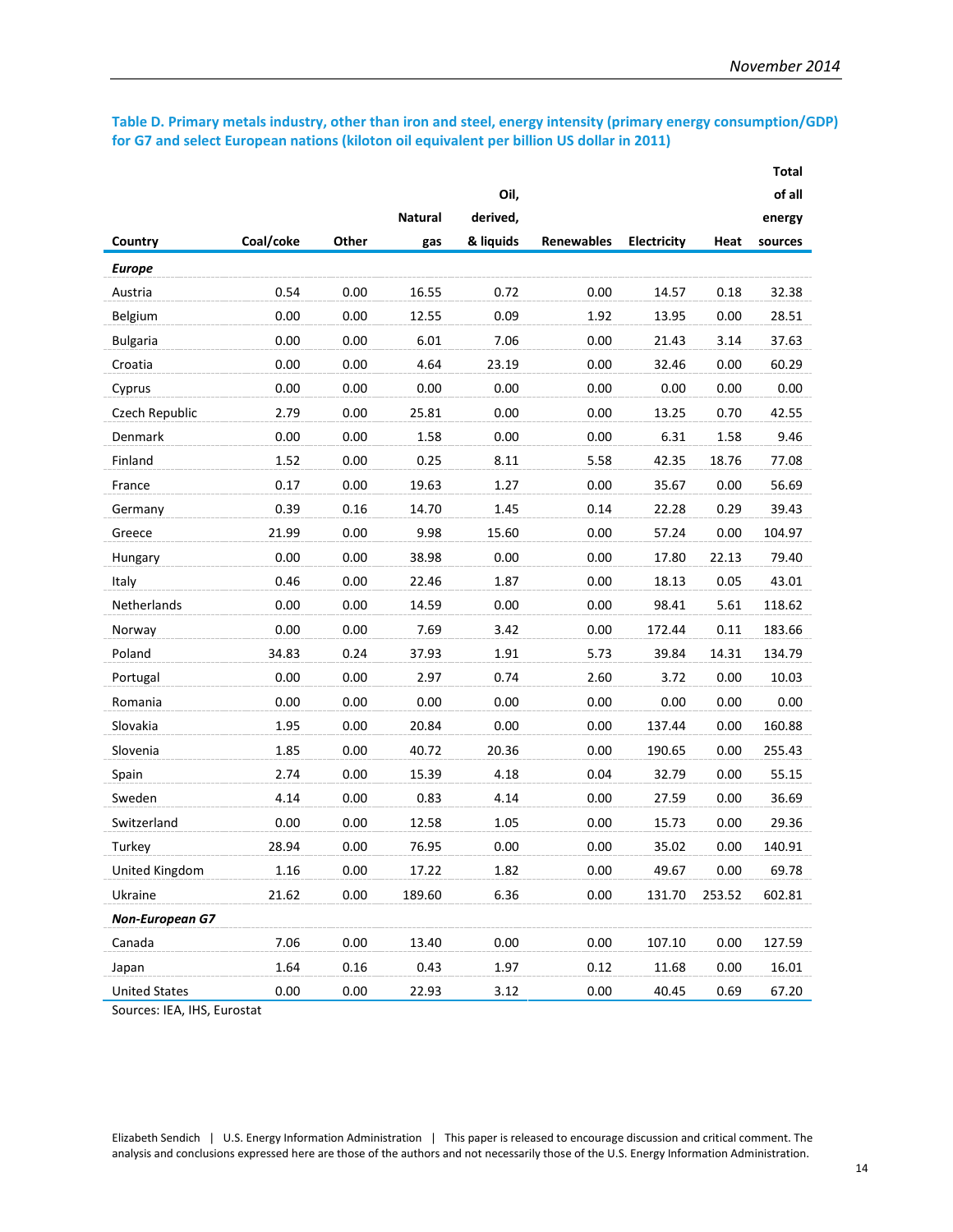#### **Table E. Chemicals energy intensity (primary energy consumption/GDP) for G7 and select European nations (kiloton oil equivalent per billion US dollar in 2011)**

|                        |           |       |                |           |                   |             |        | <b>Total</b> |
|------------------------|-----------|-------|----------------|-----------|-------------------|-------------|--------|--------------|
|                        |           |       |                | Oil,      |                   |             |        | of all       |
|                        |           |       | <b>Natural</b> | derived,  |                   |             |        | energy       |
| Country                | Coal/coke | Other | gas            | & liquids | <b>Renewables</b> | Electricity | Heat   | sources      |
| <b>Europe</b>          |           |       |                |           |                   |             |        |              |
| Austria                | 0.04      | 0.00  | 9.96           | 1.13      | 7.85              | 13.36       | 2.03   | 34.40        |
| Belgium                | 0.00      | 0.00  | 46.53          | 0.14      | 34.00             | 19.36       | 7.34   | 107.36       |
| <b>Bulgaria</b>        | 42.95     | 0.00  | 133.98         | 3.27      | 0.00              | 40.15       | 190.93 | 411.27       |
| Croatia                | 0.00      | 0.00  | 135.33         | 5.56      | 0.00              | 32.44       | 16.68  | 190.02       |
| Cyprus                 | 0.00      | 0.00  | 0.00           | 0.00      | 0.00              | 12.54       | 0.00   | 12.54        |
| Czech Republic         | 72.57     | 0.00  | 24.89          | 1.20      | 0.40              | 31.21       | 23.99  | 154.26       |
| Denmark                | 0.00      | 0.00  | 5.36           | 0.69      | 0.00              | 6.62        | 1.13   | 13.87        |
| Finland                | 0.00      | 0.00  | 1.34           | 17.34     | 0.63              | 31.92       | 20.02  | 71.41        |
| France                 | 1.75      | 0.00  | 7.81           | 16.20     | 0.00              | 16.31       | 0.00   | 42.07        |
| Germany                | 1.05      | 1.05  | 20.59          | 0.00      | 1.40              | 18.66       | 8.81   | 51.54        |
| Greece                 | 0.00      | 0.00  | 8.26           | 16.33     | 0.00              | 7.34        | 0.00   | 31.93        |
| Hungary                | 0.10      | 0.00  | 15.83          | 0.10      | 0.00              | 20.27       | 14.42  | 50.71        |
| Italy                  | 0.03      | 0.00  | 8.43           | 6.00      | 0.00              | 11.80       | 10.30  | 36.57        |
| Netherlands            | 0.00      | 0.00  | 21.96          | 27.07     | 0.01              | 13.03       | 9.02   | 71.09        |
| Norway                 | 20.59     | 1.77  | 9.05           | 43.88     | 2.50              | 68.52       | 1.14   | 147.53       |
| Poland                 | 45.00     | 0.56  | 12.68          | 18.12     | 6.60              | 26.39       | 30.31  | 139.65       |
| Portugal               | 1.62      | 0.00  | 23.52          | 8.11      | 5.81              | 27.85       | 13.79  | 80.85        |
| Romania                | 21.83     | 0.00  | 217.46         | 49.29     | 3.58              | 56.80       | 31.55  | 380.52       |
| Slovakia               | 0.00      | 0.00  | 33.08          | 10.51     | 3.85              | 20.26       | 16.16  | 84.12        |
| Slovenia               | 0.00      | 0.00  | 24.51          | 3.36      | 6.73              | 26.91       | 13.93  | 74.96        |
| Spain                  | 2.50      | 0.00  | 22.96          | 6.53      | 0.07              | 9.62        | 0.00   | 41.68        |
| Sweden                 | 0.00      | 0.28  | 3.16           | 3.76      | 0.32              | 16.17       | 0.00   | 23.73        |
| Switzerland            | 0.00      | 0.00  | 2.73           | 0.65      | 0.89              | 3.87        | 0.59   | 8.73         |
| Turkey                 | 8.28      | 0.00  | 35.46          | 10.88     | 0.00              | 11.40       | 0.00   | 66.01        |
| United Kingdom         | 0.43      | 0.00  | 19.11          | 0.90      | 0.00              | 13.78       | 3.84   | 38.08        |
| Ukraine                | 6.68      | 2.67  | 58.09          | 22.40     | 0.14              | 64.84       | 189.70 | 344.53       |
| <b>Non-European G7</b> |           |       |                |           |                   |             |        |              |
| Canada                 | 0.00      | 0.00  | 76.42          | 0.00      | 0.00              | 31.88       | 4.45   | 112.74       |
| Japan                  | 6.54      | 1.27  | 3.04           | 19.66     | 0.13              | 11.26       | 0.00   | 41.91        |
| <b>United States</b>   | 5.59      | 0.00  | 41.20          | 11.58     | 0.29              | 14.98       | 4.53   | 78.17        |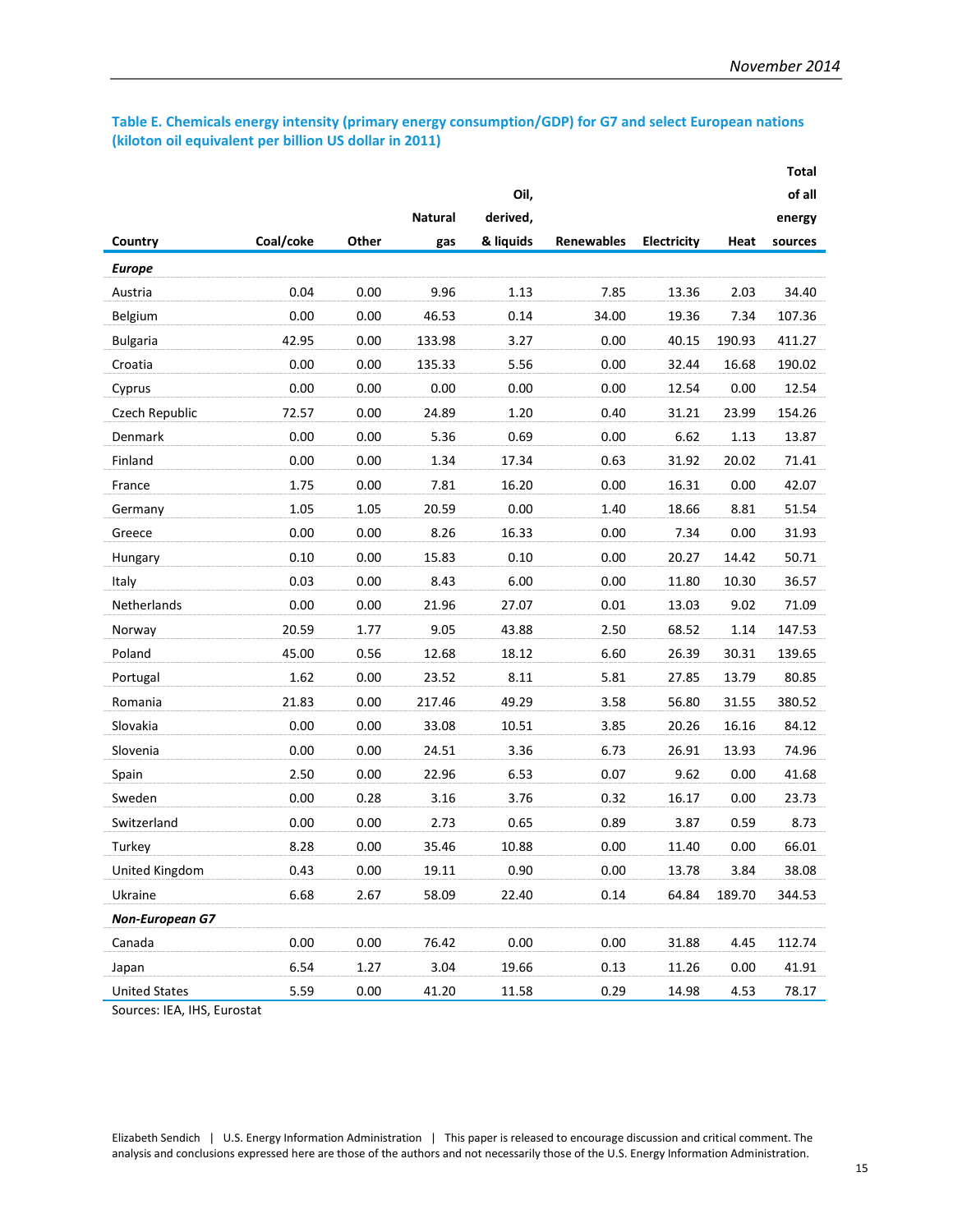#### **Table F. Non-metallic minerals energy intensity (primary energy consumption/GDP) for G7 and select European nations (kiloton oil equivalent per billion US dollar in 2011)**

|                        |           |       |                |           |                   |             |       | <b>Total</b> |
|------------------------|-----------|-------|----------------|-----------|-------------------|-------------|-------|--------------|
|                        |           |       |                | Oil,      |                   |             |       | of all       |
|                        |           |       | <b>Natural</b> | derived,  |                   |             |       | energy       |
| Country                | Coal/coke | Other | gas            | & liquids | <b>Renewables</b> | Electricity | Heat  | sources      |
| <b>Europe</b>          |           |       |                |           |                   |             |       |              |
| Austria                | 9.31      | 0.00  | 34.54          | 9.63      | 43.54             | 16.95       | 0.10  | 113.97       |
| Belgium                | 20.36     | 0.17  | 26.49          | 17.29     | 22.06             | 21.72       | 0.00  | 108.08       |
| <b>Bulgaria</b>        | 61.58     | 0.00  | 139.18         | 65.28     | 9.85              | 40.03       | 0.00  | 315.92       |
| Croatia                | 176.91    | 0.00  | 142.43         | 121.44    | 7.50              | 70.46       | 0.00  | 520.23       |
| Cyprus                 | 20.73     | 0.00  | 0.00           | 269.52    | 20.73             | 38.50       | 0.00  | 355.41       |
| Czech Republic         | 23.61     | 0.28  | 66.78          | 2.93      | 18.16             | 26.41       | 2.10  | 140.28       |
| Denmark                | 18.87     | 0.00  | 27.28          | 51.08     | 9.58              | 18.29       | 3.19  | 128.29       |
| Finland                | 19.93     | 0.00  | 10.78          | 22.04     | 0.47              | 17.11       | 3.52  | 74.56        |
| France                 | 12.14     | 0.00  | 41.66          | 23.60     | 9.41              | 21.45       | 0.00  | 108.26       |
| Germany                | 6.50      | 17.43 | 42.71          | 9.31      | 17.28             | 18.95       | 0.26  | 112.47       |
| Greece                 | 29.10     | 0.00  | 22.93          | 220.46    | 7.94              | 40.56       | 0.00  | 320.55       |
| Hungary                | 14.91     | 0.00  | 57.04          | 24.98     | 27.59             | 30.20       | 1.49  | 156.96       |
| Italy                  | 7.65      | 0.00  | 46.35          | 44.82     | 4.23              | 21.52       | 1.83  | 126.38       |
| Netherlands            | 3.88      | 0.00  | 52.78          | 2.74      | 0.00              | 12.54       | 0.00  | 72.04        |
| Norway                 | 19.72     | 1.13  | 2.72           | 16.55     | 8.61              | 15.87       | 0.23  | 64.83        |
| Poland                 | 41.82     | 2.12  | 50.01          | 4.94      | 20.70             | 19.62       | 1.83  | 140.99       |
| Portugal               | 0.62      | 0.00  | 71.52          | 64.11     | 64.57             | 26.57       | 1.54  | 228.77       |
| Romania                | 3.15      | 0.00  | 63.98          | 35.82     | 10.36             | 37.17       | 1.58  | 152.07       |
| Slovakia               | 44.62     | 0.00  | 63.21          | 11.15     | 0.37              | 25.66       | 3.35  | 147.98       |
| Slovenia               | 35.75     | 0.00  | 137.89         | 47.67     | 37.45             | 56.18       | 0.00  | 316.64       |
| Spain                  | 6.15      | 0.00  | 47.25          | 86.55     | 7.20              | 24.34       | 0.00  | 171.49       |
| Sweden                 | 28.55     | 0.00  | 11.30          | 13.90     | 0.00              | 13.28       | 0.00  | 67.19        |
| Switzerland            | 15.01     | 0.00  | 6.45           | 7.69      | 14.14             | 12.53       | 0.00  | 55.68        |
| Turkey                 | 0.00      | 0.00  | 50.95          | 17.19     | 0.00              | 47.96       | 0.00  | 116.10       |
| United Kingdom         | 27.28     | 0.00  | 52.94          | 5.64      | 0.00              | 25.58       | 0.00  | 111.40       |
| Ukraine                | 242.29    | 0.38  | 218.54         | 22.73     | 6.17              | 78.49       | 26.83 | 595.43       |
| <b>Non-European G7</b> |           |       |                |           |                   |             |       |              |
| Canada                 | 41.82     | 0.00  | 3.38           | 29.77     | 8.89              | 11.98       | 0.00  | 95.84        |
| Japan                  | 44.14     | 2.46  | 5.69           | 20.94     | 5.16              | 25.28       | 0.00  | 103.67       |
| <b>United States</b>   | 52.84     | 0.00  | 76.90          | 49.18     | 4.73              | 26.67       | 0.04  | 210.36       |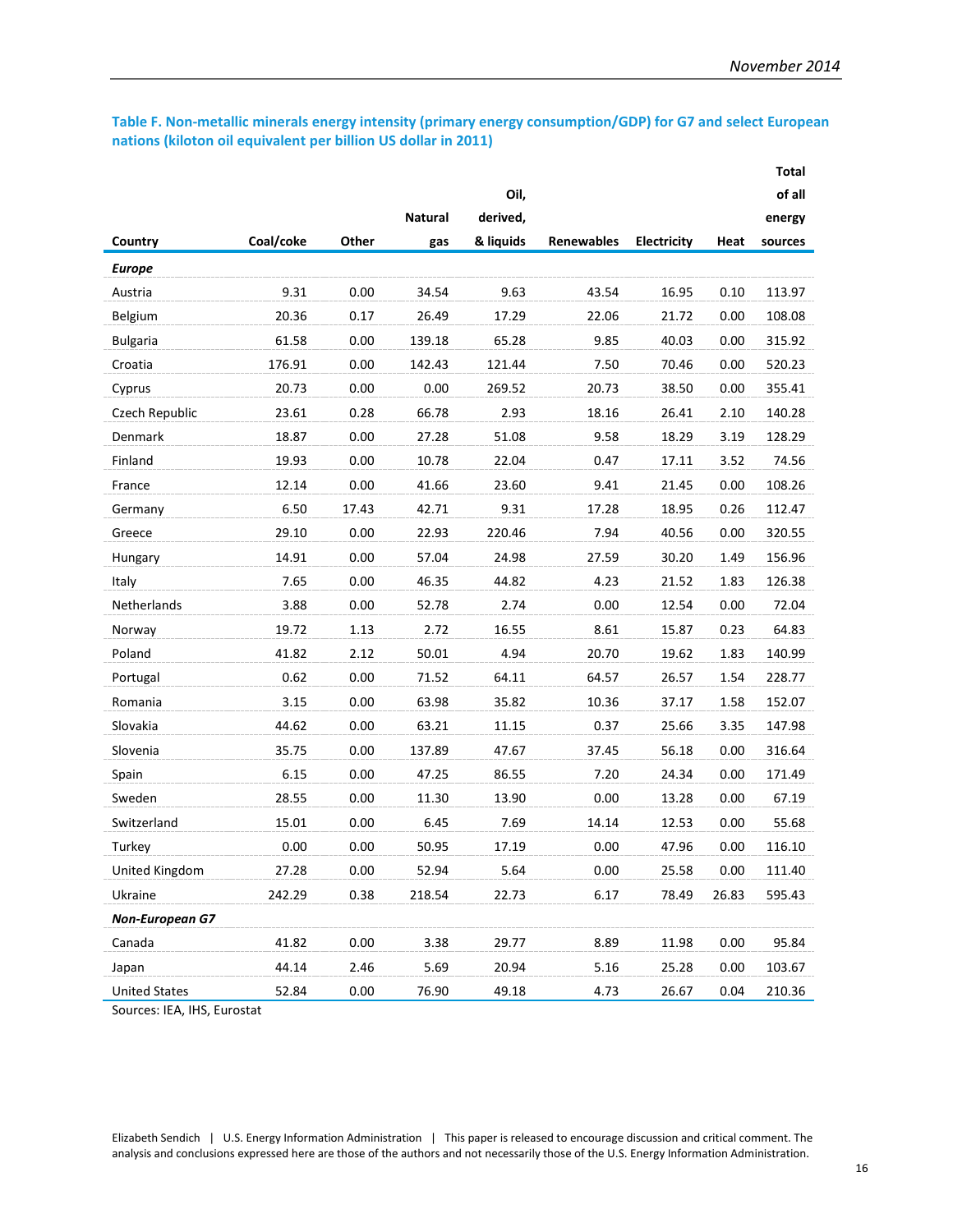#### **Table G. Pulp and paper energy intensity (primary energy consumption/GDP) for G7 and select European nations (kiloton oil equivalent per billion US dollar in 2011)**

|                             |           |       |                |           |                   |             |       | <b>Total</b> |
|-----------------------------|-----------|-------|----------------|-----------|-------------------|-------------|-------|--------------|
|                             |           |       |                | Oil,      |                   |             |       | of all       |
|                             |           |       | <b>Natural</b> | derived,  |                   |             |       | energy       |
| Country                     | Coal/coke | Other | gas            | & liquids | <b>Renewables</b> | Electricity | Heat  | sources      |
| <b>Europe</b>               |           |       |                |           |                   |             |       |              |
| Austria                     | 2.83      | 0.00  | 26.07          | 0.94      | 37.72             | 27.82       | 1.28  | 96.65        |
| Belgium                     | 1.32      | 0.00  | 8.14           | 0.79      | 23.42             | 15.02       | 4.17  | 52.86        |
| <b>Bulgaria</b>             | 0.00      | 0.00  | 22.13          | 6.32      | 89.17             | 18.34       | 2.53  | 138.49       |
| Croatia                     | 0.00      | 0.00  | 74.57          | 14.91     | 6.63              | 46.40       | 1.66  | 144.17       |
| Cyprus                      | 0.00      | 0.00  | 0.00           | 0.00      | 0.00              | 18.02       | 0.00  | 18.02        |
| Czech Republic              | 8.69      | 0.00  | 13.17          | 0.87      | 32.54             | 16.77       | 2.48  | 74.39        |
| Denmark                     | 0.00      | 0.00  | 5.60           | 0.78      | 7.47              | 7.62        | 1.24  | 22.71        |
| Finland                     | 0.20      | 8.09  | 19.44          | 5.94      | 116.15            | 68.54       | 26.38 | 244.69       |
| France                      | 0.33      | 0.00  | 10.11          | 1.17      | 7.91              | 12.09       | 0.00  | 31.62        |
| Germany                     | 1.74      | 0.90  | 16.59          | 0.64      | 6.67              | 16.42       | 5.13  | 48.08        |
| Greece                      | 0.00      | 0.00  | 7.10           | 5.55      | 0.00              | 7.77        | 0.00  | 20.41        |
| Hungary                     | 0.00      | 0.00  | 14.45          | 0.44      | 1.78              | 10.90       | 7.34  | 34.91        |
| Italy                       | 0.00      | 0.00  | 12.50          | 0.70      | 0.00              | 13.09       | 9.34  | 35.63        |
| Netherlands                 | 0.00      | 0.00  | 12.91          | 0.04      | 0.12              | 8.33        | 5.70  | 27.14        |
| Norway                      | 0.00      | 0.00  | 0.24           | 4.94      | 26.07             | 31.57       | 0.00  | 62.82        |
| Poland                      | 11.67     | 0.00  | 4.80           | 2.07      | 19.90             | 13.34       | 2.95  | 54.76        |
| Portugal                    | 0.00      | 0.00  | 13.78          | 4.06      | 99.15             | 32.48       | 10.83 | 160.29       |
| Romania                     | 0.00      | 0.00  | 8.05           | 0.00      | 0.60              | 11.33       | 0.30  | 20.28        |
| Slovakia                    | 0.00      | 0.00  | 22.59          | 1.91      | 83.56             | 23.68       | 4.35  | 136.09       |
| Slovenia                    | 29.79     | 0.00  | 99.31          | 3.72      | 9.93              | 68.27       | 1.24  | 211.03       |
| Spain                       | 0.00      | 0.00  | 12.62          | 4.21      | 9.09              | 7.57        | 0.00  | 33.47        |
| Sweden                      | 0.10      | 0.03  | 0.36           | 8.41      | 95.98             | 67.83       | 0.00  | 172.71       |
| Switzerland                 | 0.00      | 0.00  | 8.73           | 1.39      | 3.74              | 14.23       | 2.35  | 30.43        |
| Turkey                      | 5.28      | 0.00  | 10.47          | 1.67      | 0.00              | 18.25       | 0.00  | 35.67        |
| United Kingdom              | 0.89      | 0.00  | 14.27          | 0.41      | 0.00              | 11.34       | 0.01  | 26.94        |
| Ukraine                     | 0.14      | 0.00  | 7.06           | 2.51      | 0.05              | 26.33       | 43.47 | 79.56        |
| <b>Non-European G7</b>      |           |       |                |           |                   |             |       |              |
| Canada                      | 0.00      | 0.00  | 23.55          | 3.97      | 95.03             | 49.57       | 0.53  | 172.64       |
| Japan                       | 6.77      | 0.00  | 2.10           | 3.59      | 11.69             | 11.80       | 0.00  | 35.95        |
| <b>United States</b>        | 9.42      | 0.00  | 19.44          | 8.41      | 58.59             | 14.70       | 1.24  | 111.80       |
| Sources: IEA, IHS, Eurostat |           |       |                |           |                   |             |       |              |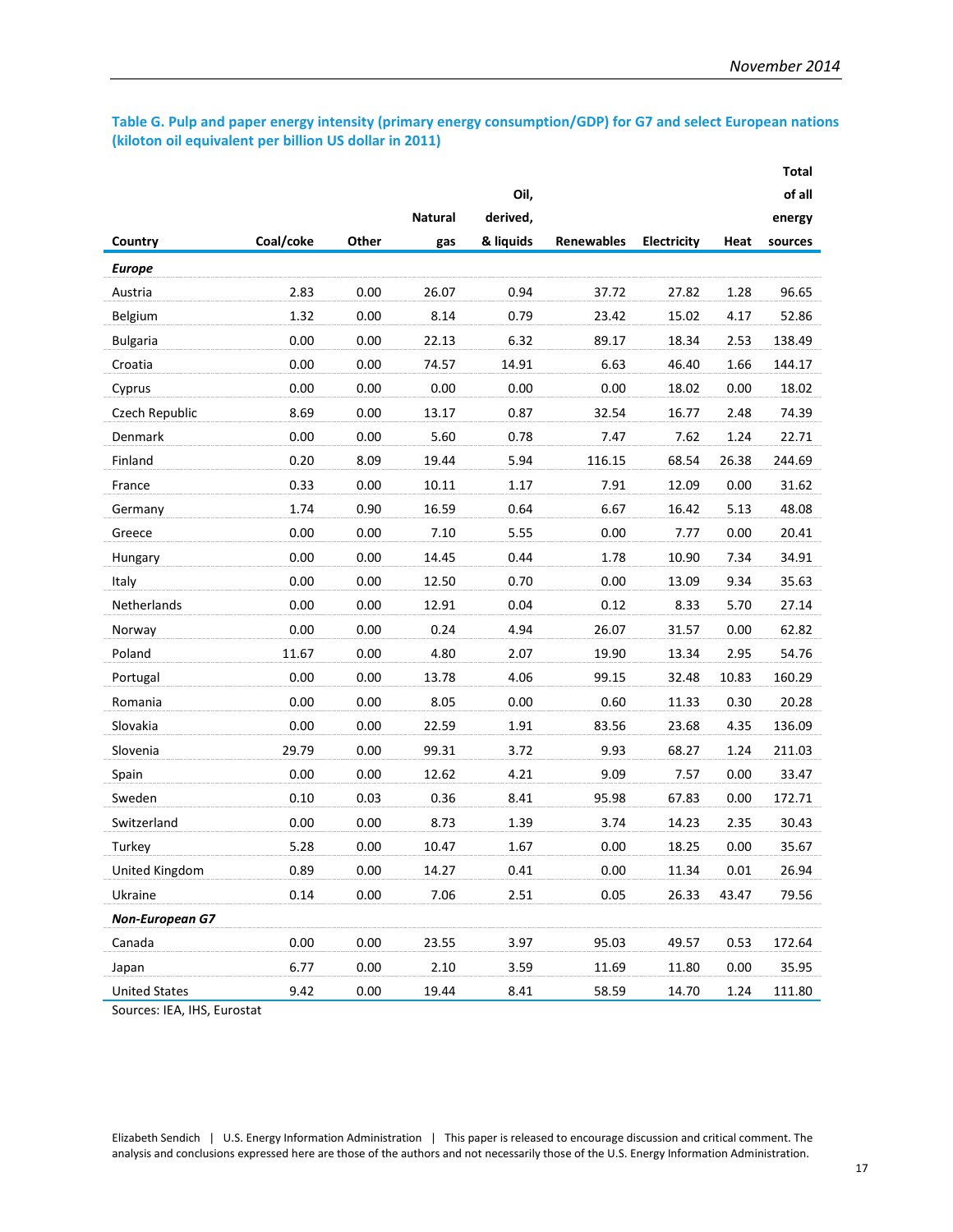#### **Table H. Agriculture energy intensity (primary energy consumption/GDP) for G7 and select European nations (kiloton oil equivalent per billion US dollar in 2011)**

|                        |           |       |                |           |                   |             |       | <b>Total</b> |
|------------------------|-----------|-------|----------------|-----------|-------------------|-------------|-------|--------------|
|                        |           |       |                | Oil,      |                   |             |       | of all       |
|                        |           |       | <b>Natural</b> | derived,  |                   |             |       | energy       |
| Country                | Coal/coke | Other | gas            | & liquids | <b>Renewables</b> | Electricity | Heat  | sources      |
| <b>Europe</b>          |           |       |                |           |                   |             |       |              |
| Austria                | 0.07      | 0.00  | 0.87           | 16.05     | 13.79             | 4.66        | 0.60  | 36.11        |
| Belgium                | 0.00      | 0.00  | 35.36          | 35.93     | 3.12              | 2.55        | 0.38  | 77.34        |
| <b>Bulgaria</b>        | 0.39      | 0.13  | 3.92           | 17.62     | 0.52              | 3.13        | 1.31  | 27.15        |
| Croatia                | 0.00      | 0.00  | 11.25          | 145.60    | 0.00              | 3.97        | 0.66  | 161.48       |
| Cyprus                 | 0.00      | 0.00  | 0.00           | 57.17     | 9.15              | 27.44       | 0.00  | 93.76        |
| Czech Republic         | 0.76      | 0.00  | 4.11           | 25.37     | 3.96              | 6.93        | 0.91  | 42.06        |
| Denmark                | 1.83      | 0.00  | 2.15           | 31.42     | 3.41              | 10.03       | 2.40  | 51.23        |
| Finland                | 0.32      | 3.38  | 0.32           | 33.25     | 11.35             | 6.68        | 0.00  | 55.30        |
| France                 | 0.00      | 0.00  | 1.42           | 29.20     | 0.39              | 2.21        | 0.00  | 33.21        |
| Germany                | 0.00      | 0.00  | 0.00           | 0.00      | 0.00              | 9.49        | 0.00  | 9.49         |
| Greece                 | 0.00      | 0.00  | 0.00           | 19.30     | 1.76              | 9.98        | 0.00  | 31.04        |
| Hungary                | 0.06      | 0.00  | 7.86           | 16.98     | 1.71              | 4.18        | 0.00  | 30.85        |
| Italy                  | 0.00      | 0.00  | 1.83           | 31.36     | 0.69              | 7.15        | 0.13  | 41.17        |
| Netherlands            | 0.00      | 0.00  | 50.61          | 9.88      | 1.92              | 15.81       | 2.81  | 81.03        |
| Norway                 | 0.00      | 0.00  | 0.94           | 40.45     | 0.27              | 12.10       | 0.00  | 53.82        |
| Poland                 | 21.19     | 0.00  | 0.75           | 37.03     | 11.55             | 2.77        | 0.42  | 73.72        |
| Portugal               | 0.00      | 0.00  | 0.34           | 23.16     | 0.00              | 5.84        | 0.00  | 29.21        |
| Romania                | 0.00      | 0.28  | 1.99           | 9.69      | 0.18              | 2.31        | 0.85  | 15.29        |
| Slovakia               | 0.12      | 0.00  | 4.86           | 8.47      | 2.49              | 3.24        | 0.37  | 19.56        |
| Slovenia               | 0.00      | 0.00  | 0.00           | 84.59     | 9.11              | 0.00        | 0.00  | 95.00        |
| Spain                  | 0.00      | 0.00  | 1.66           | 18.54     | 0.90              | 4.31        | 0.00  | 25.43        |
| Sweden                 | 0.00      | 0.00  | 1.37           | 10.97     | 8.46              | 5.89        | 0.40  | 27.09        |
| Switzerland            | 0.00      | 0.00  | 12.12          | 0.00      | 1.34              | 6.69        | 0.00  | 20.22        |
| Turkey                 | 0.00      | 0.00  | 0.04           | 3.51      | 0.00              | 0.32        | 0.00  | 3.86         |
| United Kingdom         | 0.02      | 0.00  | 3.34           | 6.69      | 3.72              | 8.06        | 0.00  | 21.84        |
| Ukraine                | 0.49      | 0.00  | 5.42           | 42.69     | 0.48              | 9.44        | 10.30 | 68.82        |
| <b>Non-European G7</b> |           |       |                |           |                   |             |       |              |
| Canada                 | 0.00      | 0.00  | 9.53           | 42.60     | 0.00              | 10.69       | 0.00  | 62.80        |
| Japan                  | 0.00      | 0.00  | 0.00           | 16.09     | 0.38              | 0.37        | 0.00  | 16.85        |
| <b>United States</b>   | 0.00      | 0.00  | 3.11           | 34.20     | 0.82              | 7.00        | 0.00  | 45.12        |